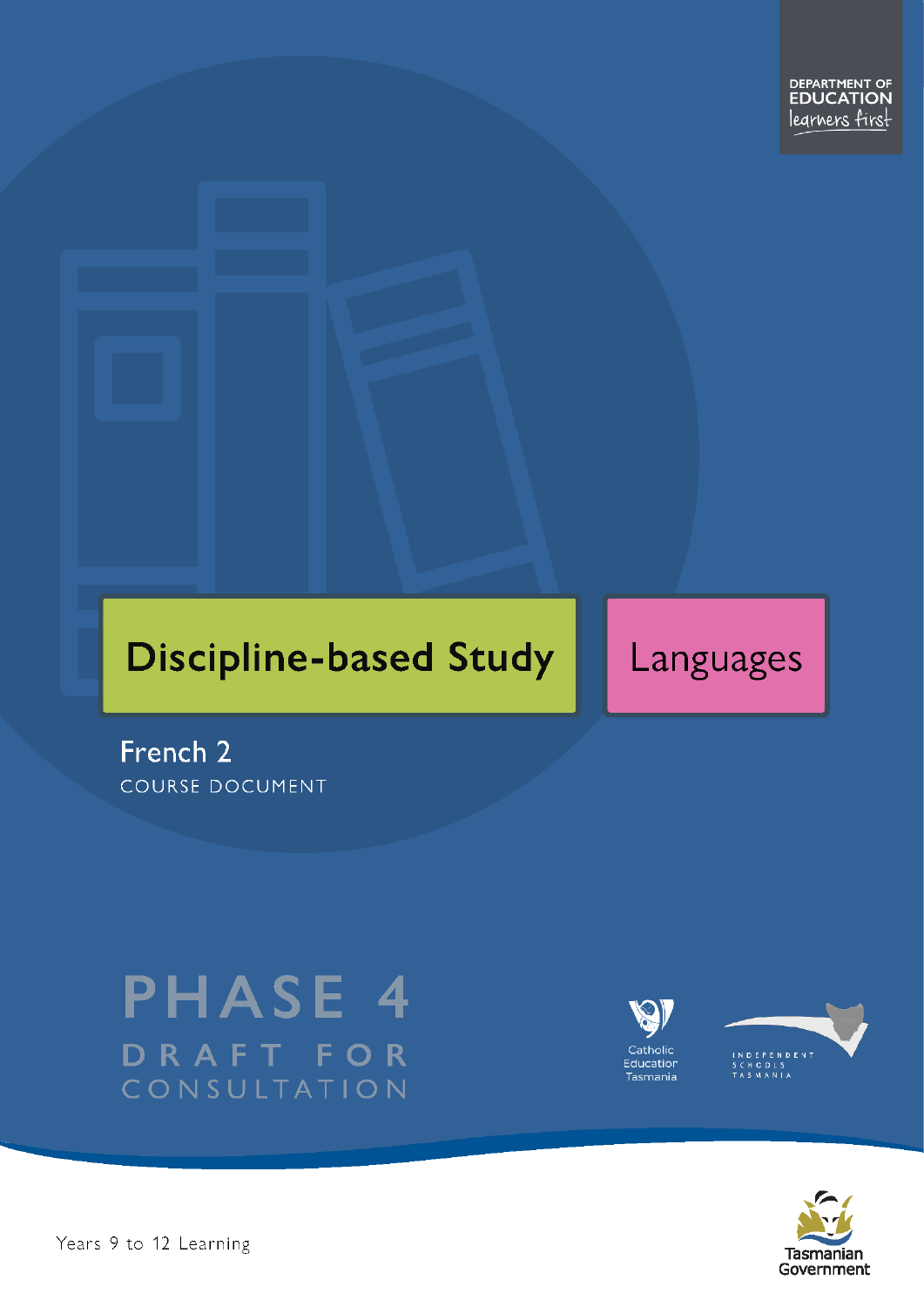# Table of Contents

Phase 4 Consultation Draft Published: August 2021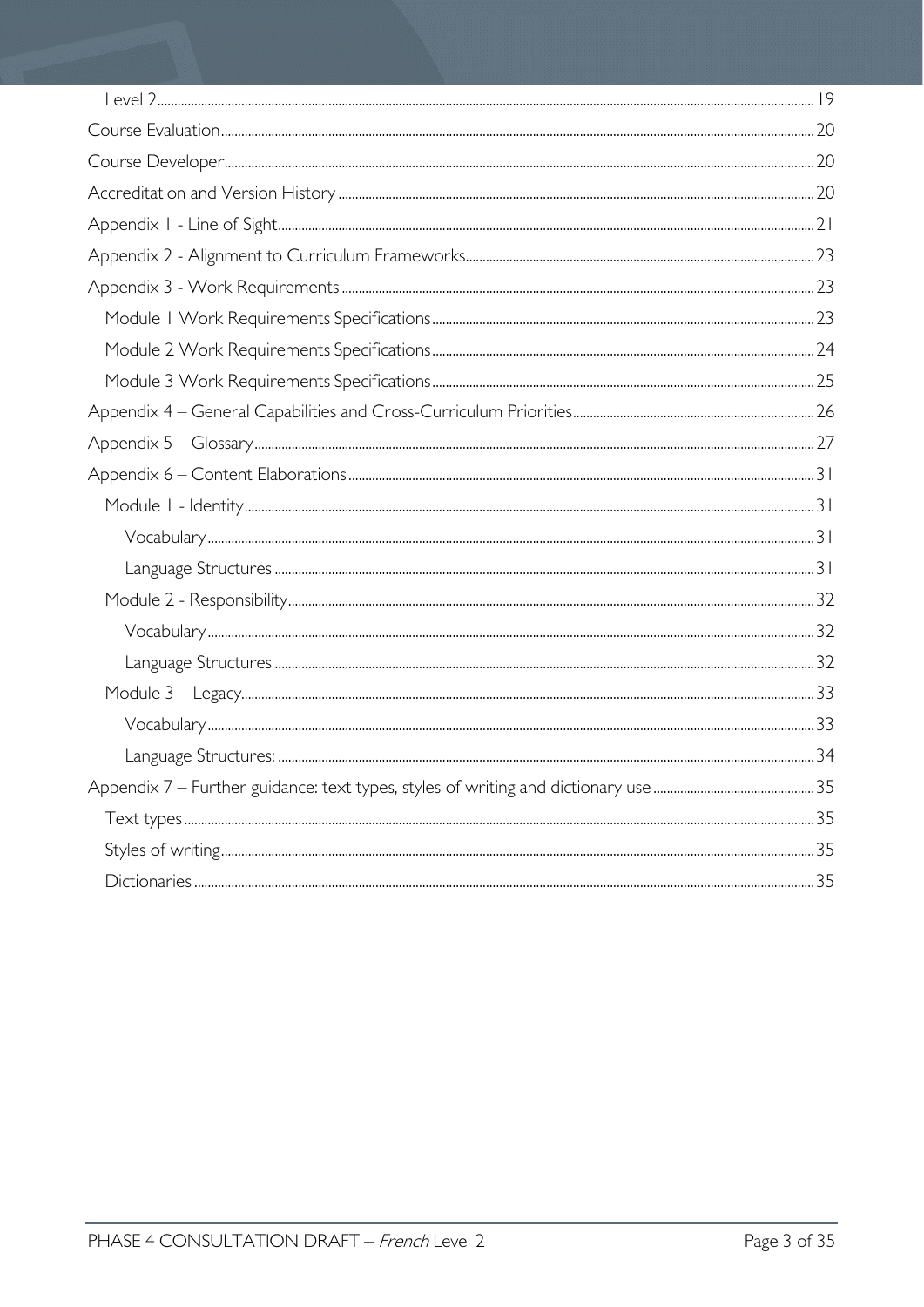# <span id="page-3-0"></span>French, 150 hours - Level 2

This course is the Level 2 component of the French suite.

# <span id="page-3-1"></span>Focus Area – Discipline-based Study

Courses aligned to the [Years 9 to 12 Curriculum Framework](https://publicdocumentcentre.education.tas.gov.au/library/Shared%20Documents/Education%209-12%20Frameworks%20A3%20WEB%20POSTER.pdf) belong to one of the five focus areas of Discipline-based Study, Transdisciplinary Projects, Professional Studies, Work-based Learning and Personal Futures.

French Level 2 is a Discipline-based Study course.

Discipline-based Study includes content, core concepts and big ideas; enabling deep knowledge and understanding of the content and the application of what is learned. Students consider accepted key disciplinary knowledge, apply distinctive ways of thinking and become increasingly independent learners. They use methodologies specific to the discipline to explore and strengthen their understanding of key concepts and develop deep knowledge, skills and understanding.

Discipline-based Study courses have three key features that guide teaching and learning:

- specialist knowledge
- theories and concepts and
- methodology and terminology.



In this course learners will do this by:

- using the three module concepts of Identity, Responsibility and Legacy<sup>[1](#page-3-2)</sup> to learn vocabulary and structures for reading, writing, speaking, viewing and listening to French language (specialist knowledge)
- applying grammar structures to convey meaning in spoken and written language (theories)
- exploring aspects of culture through the concepts for each module and reflecting on similarities and differences between their own and those of French-speaking countries and regions (concepts)
- building strategies for learning a language so that they become independent learners(methodology)

<span id="page-3-2"></span><sup>1</sup> Drawn from the Common Curriculum and Assessment Framework for Languages DRAFT June 2021.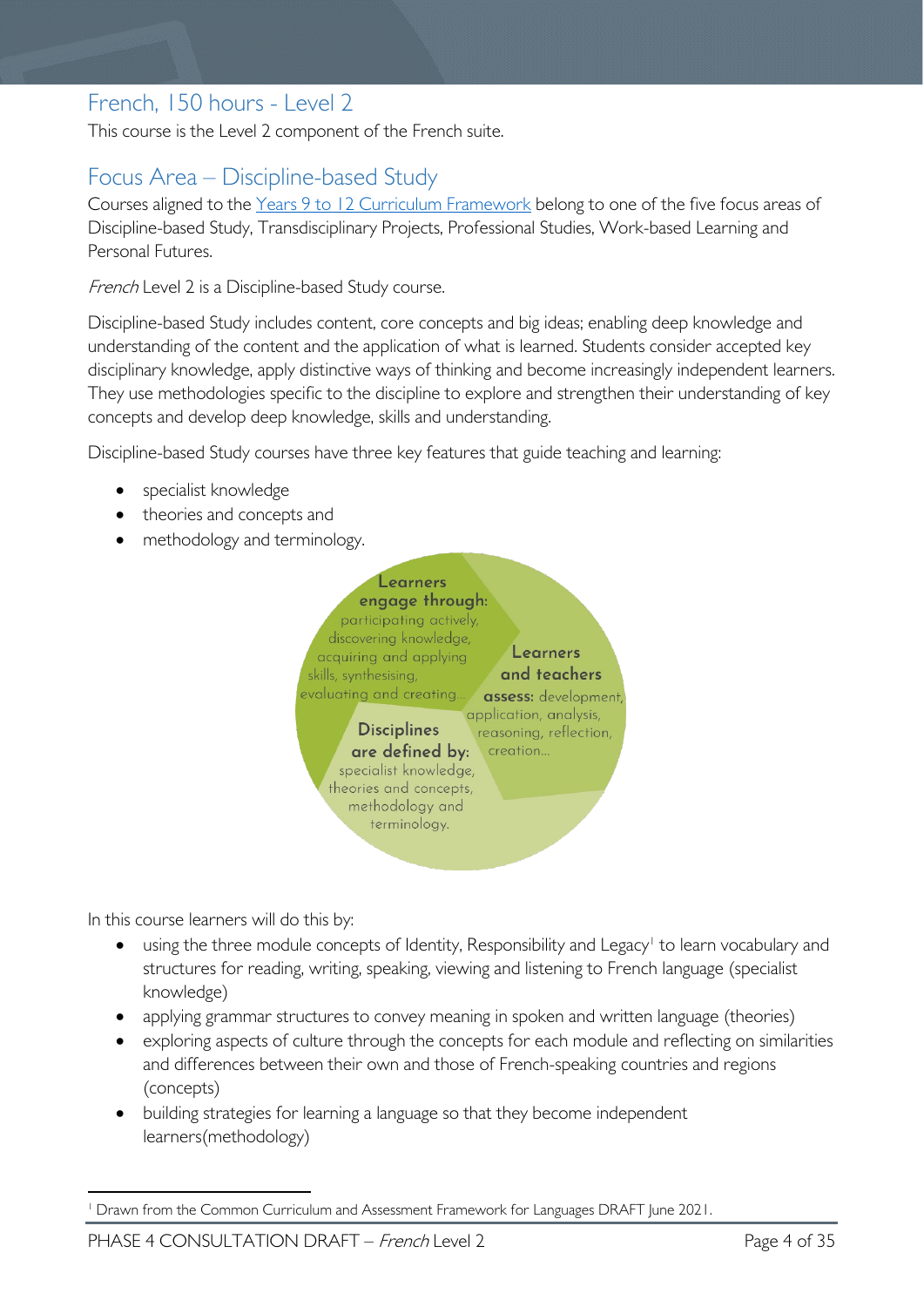• using appropriate terms to discuss their own language and the French language (terminology).

# <span id="page-4-0"></span>Rationale

French Level 2 enables personal empowerment and intercultural understanding. It allows learners to develop the ability to communicate in an additional language and provides them with opportunities to reflect on their own first language, culture and heritage. French is spoken and taught on every continent and is a major language required for employment in many international organisations. Learning French extends Tasmanian students' intercultural competence and develops knowledge, skills and understandings that will allow them to function successfully in the ever-changing world of the twenty-first century. The study of French promotes and contributes to a socially cohesive society that values, respects and appreciates different points of view. It encourages a better understanding and acceptance of cultural, social, linguistic and religious diversity in Tasmania, in the wider Australian community and globally.

The course provides access to *French* Level 3 and also gives students the opportunity to develop metacognitive and metalinguistic skills. The significant shared origins of French and English can help Tasmanian students improve their literacy skills. The skills learned in French can also be transferred to all other languages offered as part of Years 9 to 12 Education.

Learners who are able to communicate in French and engage with French culture will be able to contribute to Tasmanian society and the economy through such areas as the arts, business, foreign affairs, sector-specific European Union trade, education, technology, hospitality and tourism in coming decades. These skills may provide students with a range of opportunities for personal, vocational and professional growth<sup>[2](#page-4-2)</sup>.

The purpose of Years 9 to 12 Education is to enable all students to achieve their potential through Years 9 to 12 and beyond in further study, training or employment.

Years 9 to 12 Education enables Personal Empowerment, Cultural Transmission, Preparation for Citizenship and Preparation for Work.

This course is built on the principles of Access, Agency, Excellence, Balance, Support and Achievement as part of a range of programs that enables students to access a diverse and flexible range of learning opportunities suited to their level of readiness, interests and aspirations.

# <span id="page-4-1"></span>Learning Outcomes

On successful completion of this course learners will be able to:

- 1. analyse and respond to spoken texts presented in basic French
- 2. communicate in basic spoken French to exchange information, opinions, ideas and experiences
- 3. analyse and respond to written texts presented in basic French
- 4. communicate in basic written French to express information, opinions, ideas and experiences
- 5. analyse and integrate information from spoken, visual and written sources to create mono- and multimodal responses in basic French and English that demonstrate an awareness of language as a system
- 6. use basic French language to engage with the concept of Identity, demonstrating selfmanagement skills and intercultural understanding

<span id="page-4-2"></span><sup>&</sup>lt;sup>2</sup> Drawn from the rationale for the Common Curriculum and Assessment Framework for Languages DRAFT June 2021.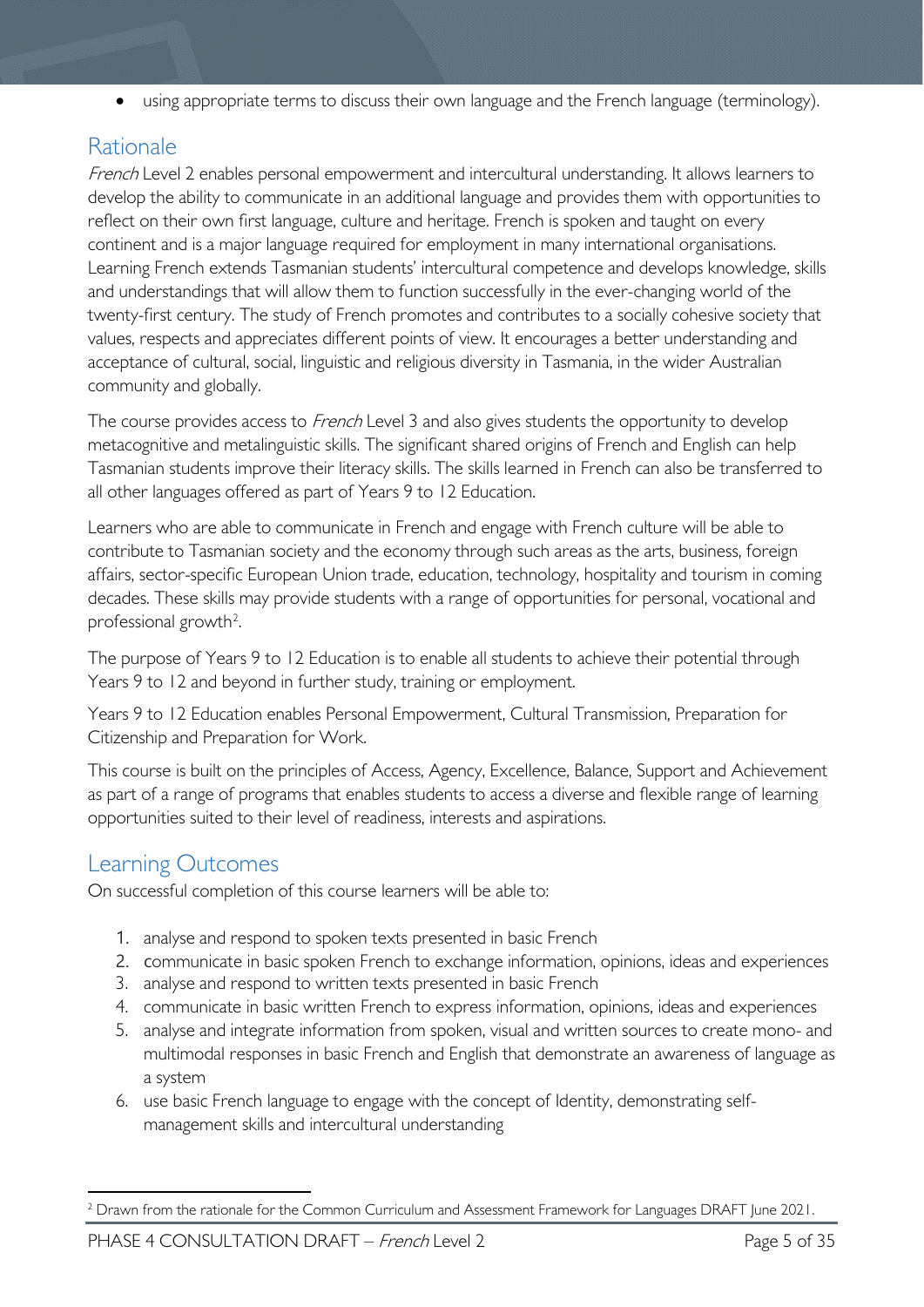- 7. use basic French language to engage with the concept of Responsibility, demonstrating selfmanagement skills and intercultural understanding
- 8. use basic French language to engage with the concept of Legacy, demonstrating selfmanagement skills and intercultural understanding.

## <span id="page-5-0"></span>Integration of General Capabilities and Cross-Curriculum Priorities

The general capabilities addressed specifically in this course are:

- Critical and creative thinking  $\epsilon$
- Intercultural understanding  $\frac{c_3}{ }$
- Literacy  $\blacksquare$
- Personal and social capability

# <span id="page-5-1"></span>Course Description

French Level 2 enables students to communicate in basic French and develop an understanding of French language and culture. They will make comparisons between their own lives and those of French-speaking teenagers.

Students will learn to use basic vocabulary and structures to read, write, speak, view and listen to French. They will be able to talk about themselves, their family, friends, daily routine, school life, parttime employment, the media, travel, past experiences and their plans for the future. They will work individually, in pairs and small groups and will have the opportunity to investigate aspects of French culture.

Students will explore personal, community and global perspectives and build the skills to make social, cultural and economic contributions through their knowledge of the French language and interest in French-speaking communities.

### <span id="page-5-2"></span>Pathways

Pathways in: The *French* Level 2 course provides an entry point to learning French and also enables learning continuity for learners who have limited or inconsistent prior learning experiences from Australian Curriculum: French.

Pathways out: The French Level 2 course provides a pathway to the French Level 3 course.

### <span id="page-5-3"></span>Course Requirements

#### <span id="page-5-4"></span>Access

No prior knowledge of French is required for participation in this course. Access to the course is restricted to learners for whom French is an additional language.

<span id="page-5-5"></span>Resource requirements

There are no resource requirements for this course.

### <span id="page-5-6"></span>Course Structure and Delivery

#### <span id="page-5-7"></span>Structure

This course consists of three 50-hour modules.

Module 1: Identity Module 2: Responsibility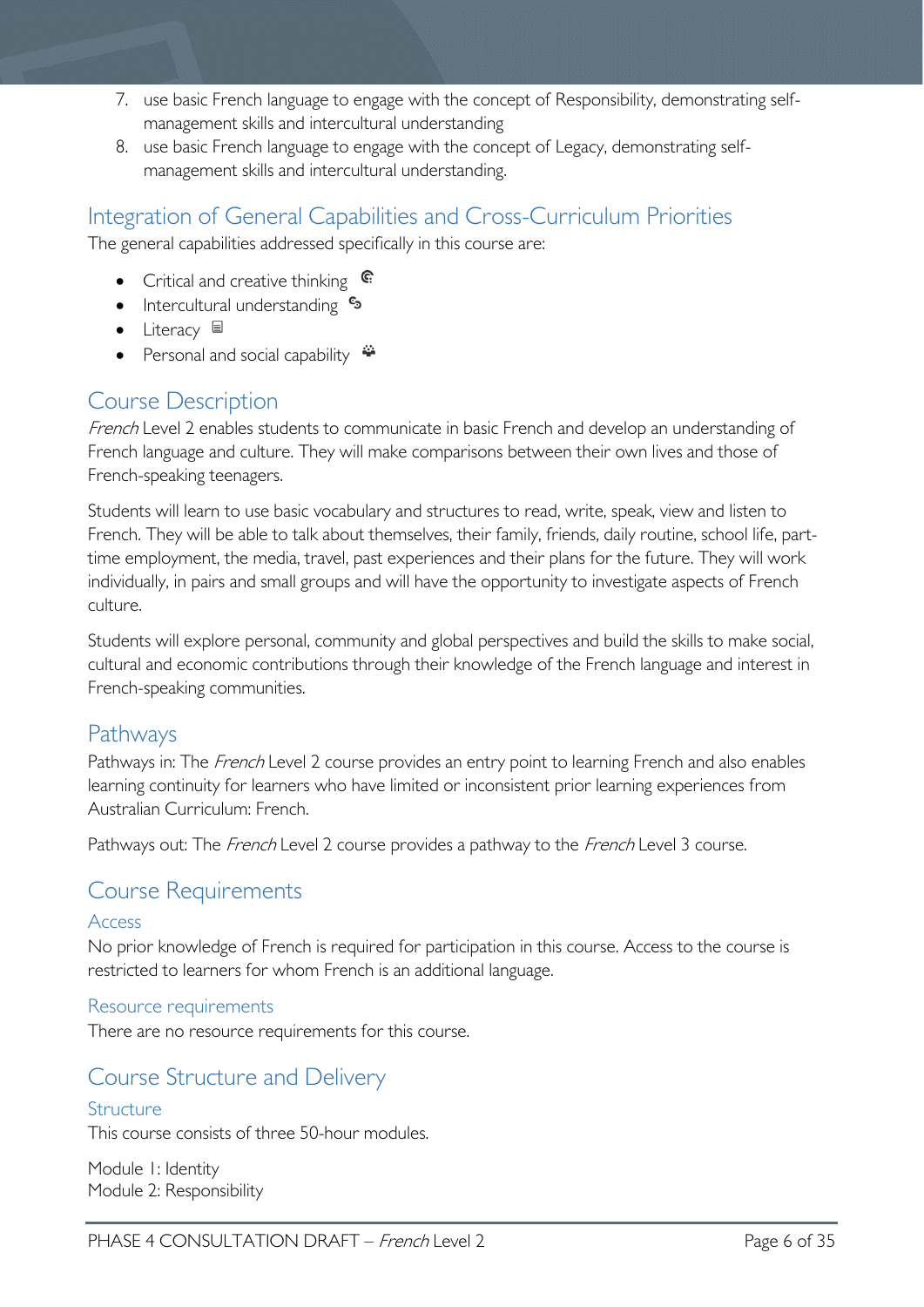#### Module 3: Legacy

#### <span id="page-6-0"></span>**Delivery**

The three modules must be delivered in order (1, 2, 3).

### <span id="page-6-1"></span>Course Content

#### <span id="page-6-2"></span>Module 1 - Identity

- Concept: Identity
- Topics: Self, Family Relationships, Friendship
- Perspectives: Personal, Community, Global
- Content: refer to Appendix 6

#### <span id="page-6-3"></span>Module 1 Learning Outcomes

The following Learning Outcomes are a focus of this module:

- 1. analyse and respond to spoken texts presented in basic French
- 2. communicate in basic spoken French to exchange information, opinions, ideas and experiences
- 3. analyse and respond to written texts presented in basic French
- 4. communicate in basic written French to express information, opinions, ideas and experiences
- 5. analyse and integrate information from spoken, visual and written sources to create mono- and multimodal responses in basic French and English that demonstrate and an awareness of language as a system
- 6. use basic French language to engage with the concept of Identity, demonstrating selfmanagement skills and intercultural understanding.

#### <span id="page-6-4"></span>Module 1 Content

Learners will work with vocabulary and structures that will allow them to explore topics related to their personal world, their family and friends, as well as exploring the personal world of their peers in French speaking communities. Learners will reflect on their own and others' cultural and linguistic Identity interact with others and communicate about themselves in culturally and linguistically appropriate ways.

Learners will be able to demonstrate an understanding that:

- communication in an additional language requires the capacity to critically apply knowledge and skills in culturally, linguistically and ethically appropriate ways
- all languages have similarities and differences in the way they are structured
- culture plays an integral role when communicating in an additional language
- culturally appropriate titles, forms of address and the use of specific language show respect in interpersonal communications.

#### Key knowledge:

Learners will be able to use:

- appropriate terms for family members
- adjectives for personal descriptions
- first, second and third person singular possessive constructions
- present tense of common verb constructions (common irregular constructions as vocabulary items as necessary)
- negative construction of common present tense forms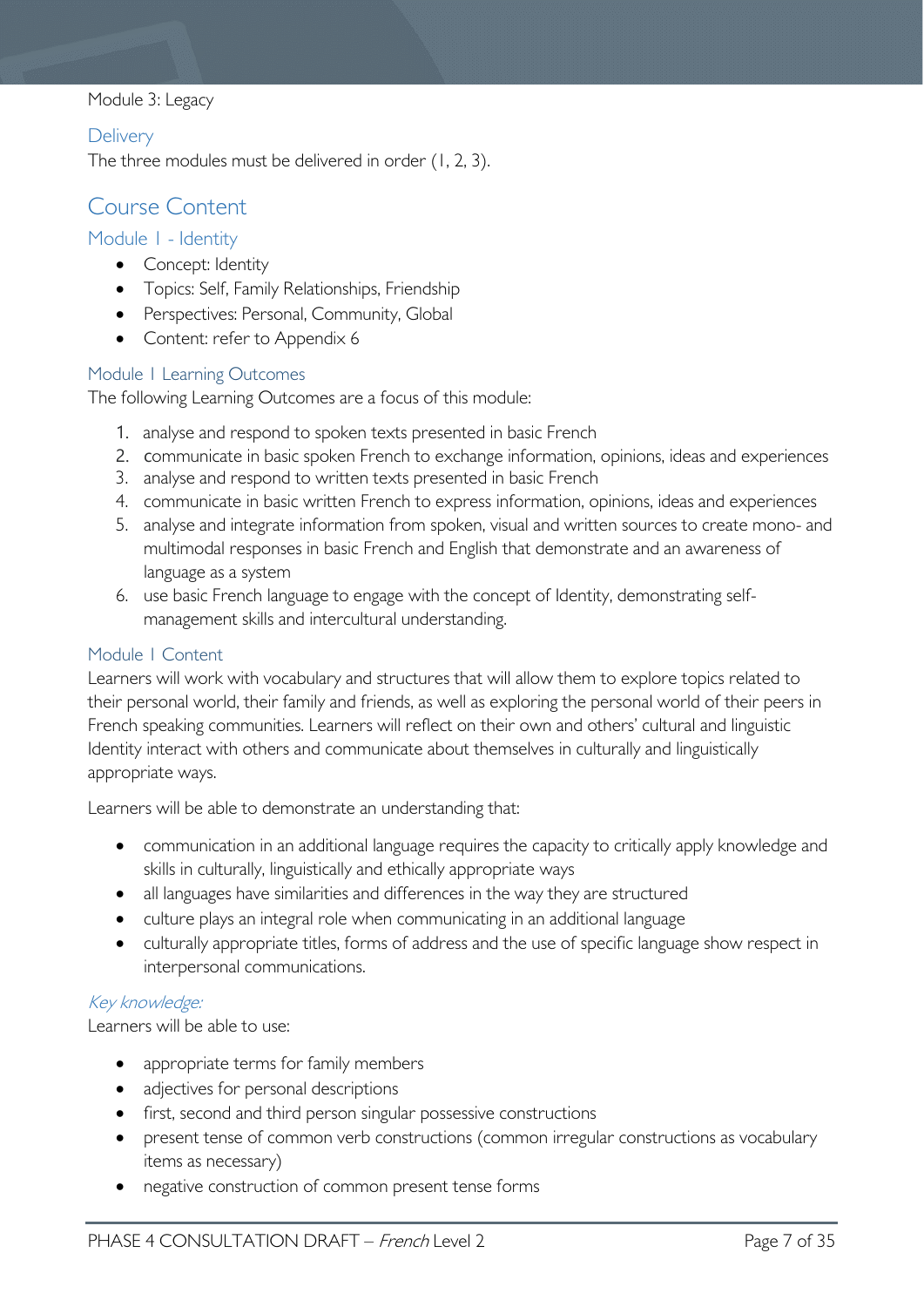- formulaic expressions as vocabulary items
- culturally relevant language and structures.

#### Key skills:

Learners will be able to:

- describe themselves: name, age, where they live, describe personality, personal details etc
- use elements of the language to communicate with and about their friends
- inquire about such information
- analyse, understand and respond to such information
- explain information about their peers in French-speaking cultures, especially name, age, where they live, personality, appearance
- enquire about aspects of peers' personal lives, family and friends
- use elements of the language to demonstrate their understanding of the role of culture in shaping French language.

Learners will develop key knowledge, skills and understandings through using spoken, written and visual texts, role play and opportunities, where possible, to engage with other speakers of French, both in and outside the classroom.

#### <span id="page-7-0"></span>Module 1 Work Requirements Summary

The work requirements of a course are processes, products or performances that provide a significant demonstration of achievement that is measurable against the course's standards. Work requirements need not be the sole form of assessment for a module.

This module includes one (1) set of short responses and one (1) extended response as work requirements.

See Appendix 3 for the full specifications of the Work Requirements of this course.

#### <span id="page-7-1"></span>Module 1 Assessment

This module has a focus on criteria 1, 2, 3, 4, 5 and 6.

#### <span id="page-7-2"></span>Module 2 - Responsibility

Module 2 assumes a knowledge of the language identified in Module 1.

- Concept: Responsibility
- Topics: Home Life and Daily Routine, Community, Education, Part-time Employment
- Perspectives: Personal, Community, Global
- Content: refer to Appendix 6

#### <span id="page-7-3"></span>Module 2 Learning Outcomes

The following Learning Outcomes are a focus of this module:

- 1. analyse and respond to spoken texts presented in basic French
- 2. communicate in basic spoken French to exchange information, opinions, ideas and experiences
- 3. analyse and respond to written texts presented in basic French
- 4. communicate in basic written French to express information, opinions, ideas and experiences
- 5. analyse and integrate information from spoken, visual and written sources to create mono- and multimodal responses in basic French and English that demonstrate an awareness of language as a system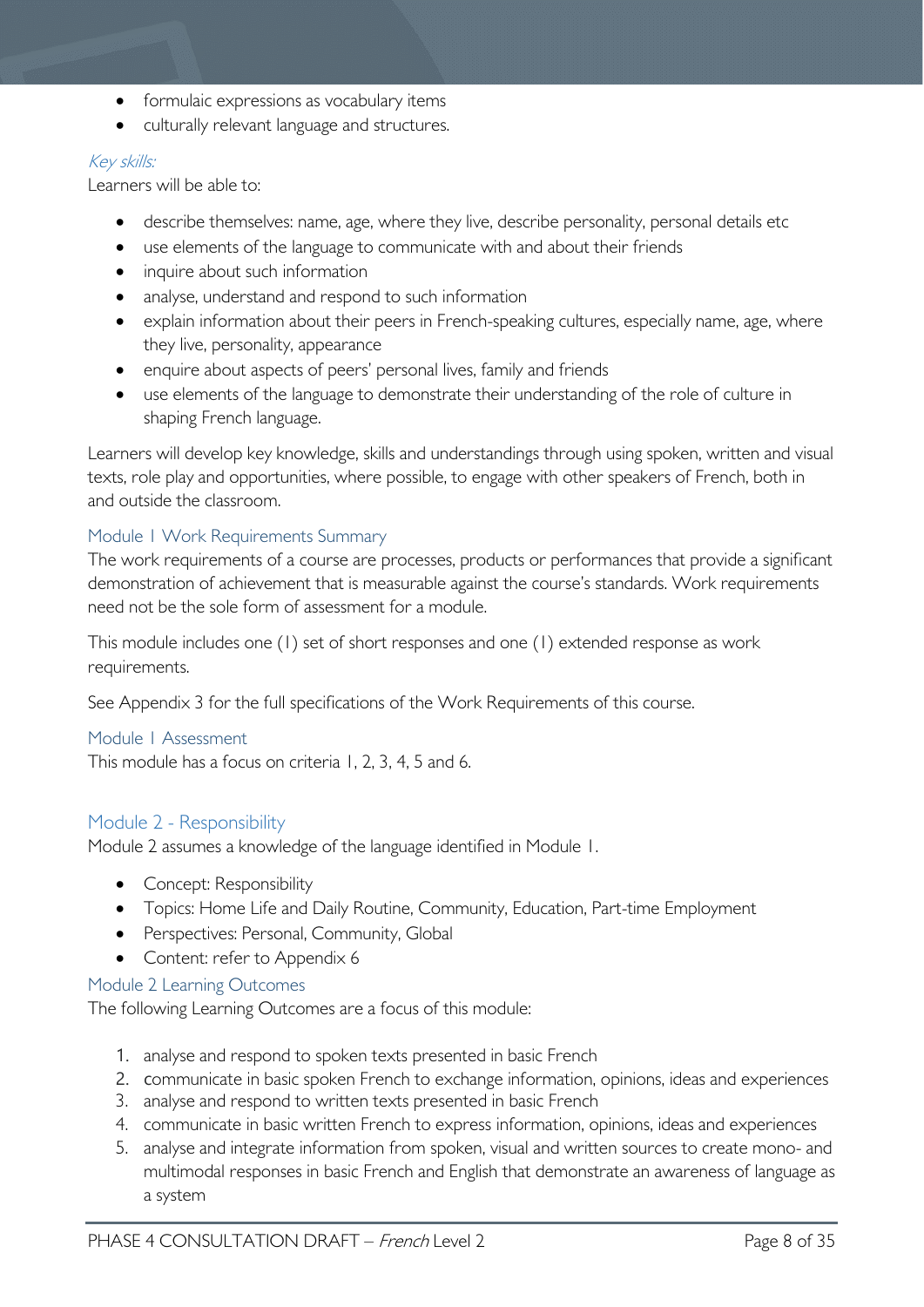7. use basic French language to engage with the concept of Responsibility, demonstrating selfmanagement skills and intercultural understanding.

#### <span id="page-8-0"></span>Module 2 Content

Learners will work with vocabulary and structures to explore topics related to their roles and obligations in daily life and as members of the family unit as well as their roles and responsibilities within the wider community. This includes the learner's role at school, in community groups and in part-time employment. Learners will explore opportunities for education and part-time employment for their peers in France and French-speaking communities, compare and contrast experiences in culturally appropriate ways and reflect on their own and others' opportunities and responsibilities.

Learners will be able to demonstrate an understanding that:

- communication in an additional language requires the capacity to apply knowledge and skills in culturally, linguistically and ethically appropriate ways
- all languages have similarities and differences in the way they are structured
- culture plays a significant role when communicating in an additional language
- family, community and school roles and expectations in their own and others' cultures may vary
- cultural influences shape the value placed on education in different communities and cultures
- the nature, expectations and obligations of part-time employment for young people in Australia and for their peers in French-speaking countries and communities may vary significantly.

#### Key knowledge:

Learners will be able to use:

- vocabulary for family activities, including daily routine, roles and responsibilities
- vocabulary and phrases to talk about the local community
- vocabulary and phrases to talk about school and learning
- vocabulary and phrases to talk about part-time employment
- comparative structures
- present tense of common verb constructions (common irregular constructions as vocabulary items as necessary)
- formulaic expressions as vocabulary items.

#### Key skills:

Learners will be able to:

- describe duties within the family
- describe routine considerations of daily life, including food and weather
- describe their physical community and their engagement in the community
- explain responsibilities at school, attitudes to aspects of education and learning etc
- describe and use language about part-time employment
- enquire about such information
- enquire about and share information about their peers in French-speaking communities, especially duties and roles within the family, education, the community and part-time employment
- analyse and respond to information about family, daily life, education and part-time employment.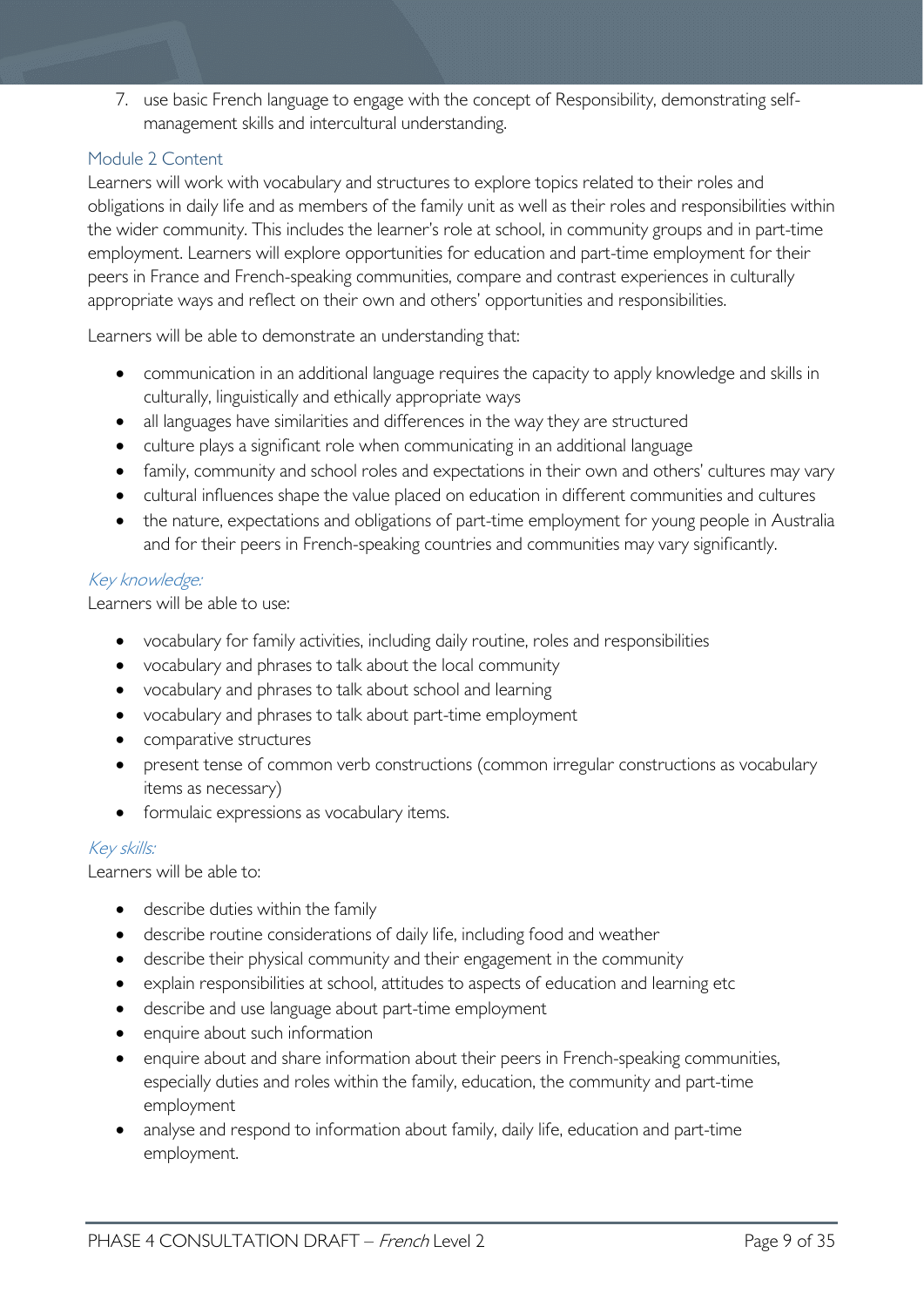Learners will develop key knowledge, skills and understandings through using spoken, written and visual texts, role play and opportunities, where possible, to engage with other speakers of French, both in and outside the classroom.

#### <span id="page-9-0"></span>Module 2 Work Requirements Summary

The work requirements of a course are processes, products or performances that provide a significant demonstration of achievement that is measurable against the course's standards. Work requirements need not be the sole form of assessment for a module.

This module includes one (1) set of short responses and two (2) extended responses as work requirements.

See Appendix 3 for the full specifications of the Work Requirements of this course.

#### <span id="page-9-1"></span>Module 2 Assessment

This module has a focus on criteria 1, 2, 3, 4, 5 and 7.

#### <span id="page-9-2"></span>Module 3 - Legacy

Module 3 assumes a knowledge of the language identified in Modules 1 and 2.

- Concept: Legacy
- Topics: Leisure Time, the Arts, Entertainment, Media, Sport and Travel
- Perspectives: Personal, Community, Global
- Content: refer to Appendix 6

#### <span id="page-9-3"></span>Module 3 Learning Outcomes

The following Learning Outcomes are a focus of this module:

- 1. analyse and respond to spoken texts presented in basic French
- 2. communicate in basic spoken French to exchange information, opinions, ideas and experiences
- 3. analyse and respond to written texts presented in basic French
- 4. communicate in basic written French to express information, opinions, ideas and experiences
- 5. analyse and integrate information from spoken, visual and written sources to create mono- and multimodal responses in basic French and English that demonstrate and an awareness of language as a system
- 8. use basic French language to engage with the concept of Legacy, demonstrating selfmanagement skills and intercultural understanding.

#### <span id="page-9-4"></span>Module 3 Content

Learners will work with vocabulary and structures that will allow them to explore topics related to past and future personal experiences and public events. Learners will also develop the knowledge and skills to explain their involvement with, and opinions of, the arts, entertainment, media, sport and travel, and have the opportunity to reflect on the role of culture in the development and appreciation of these aspects of daily life.

Learners will be able to demonstrate an understanding that:

- communication in an additional language requires the capacity to apply knowledge and skills in culturally, linguistically and ethically appropriate ways
- languages have similarities and differences in the way they are structured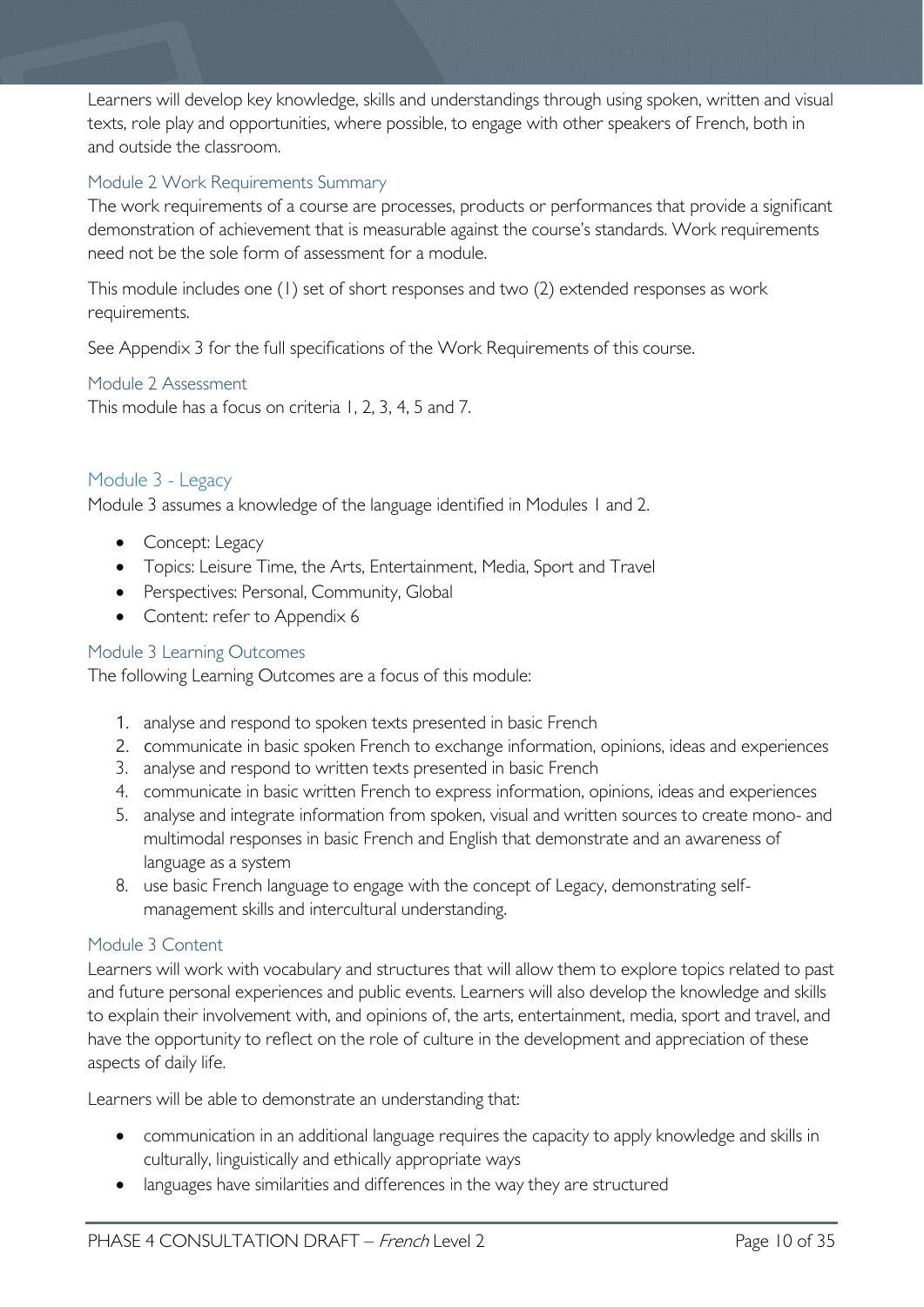- culture plays an integral part when communicating in an additional language
- different languages and cultures express the notion of time and ordering of events in different ways
- languages have formal mechanisms for seeking and conveying opinions
- the role and nature of leisure varies across cultures
- culture influences the arts, entertainment and media and shapes the role that they play in young people's lives
- attitudes to travel and the benefits that young people may glean from travelling vary from one culture and language group to the next.

#### Key knowledge:

Learners will be able to use:

- structures to talk about themselves and other people, places and events in the past
- structures to talk about themselves and other people, places and events in the future
- structures to enquire about and express opinions
- structures to make comparisons
- structures to facilitate the formation of complex sentences (e.g., conjunctions)
- formulaic expressions as vocabulary items.

#### Key skills:

Learners will be able to:

- discuss leisure time activities such as sports and hobbies, options, commitments, conditions, comparisons etc
- enquire about others' leisure time activities
- convey information about travel and transport and make plans for travelling
- discuss entertainment, media and the arts, expressing likes/dislikes, preferences and opinions
- enquire about others' views of entertainment, media and the arts
- enquire about and share information about leisure time, entertainment, travel and transport for their peers in French-speaking communities
- analyse and respond to information about leisure time activities, entertainment, media and the arts, sports and hobbies, travel and transport.

Learners will develop key knowledge, skills and understandings through using spoken, written and visual texts, role play and opportunities, where possible, to engage with other speakers of French, both in and outside the classroom.

#### <span id="page-10-0"></span>Module 3 Work Requirements Summary

The work requirements of a course are processes, products or performances that provide a significant demonstration of achievement that is measurable against the course's standards. Work requirements need not be the sole form of assessment for a module.

This module includes one (1) folio work requirement.

See Appendix 3 for the full specifications of the Work Requirements of this course.

#### <span id="page-10-1"></span>Module 3 Assessment

This module has a focus on criteria 1, 2, 3, 4, 5 and 8.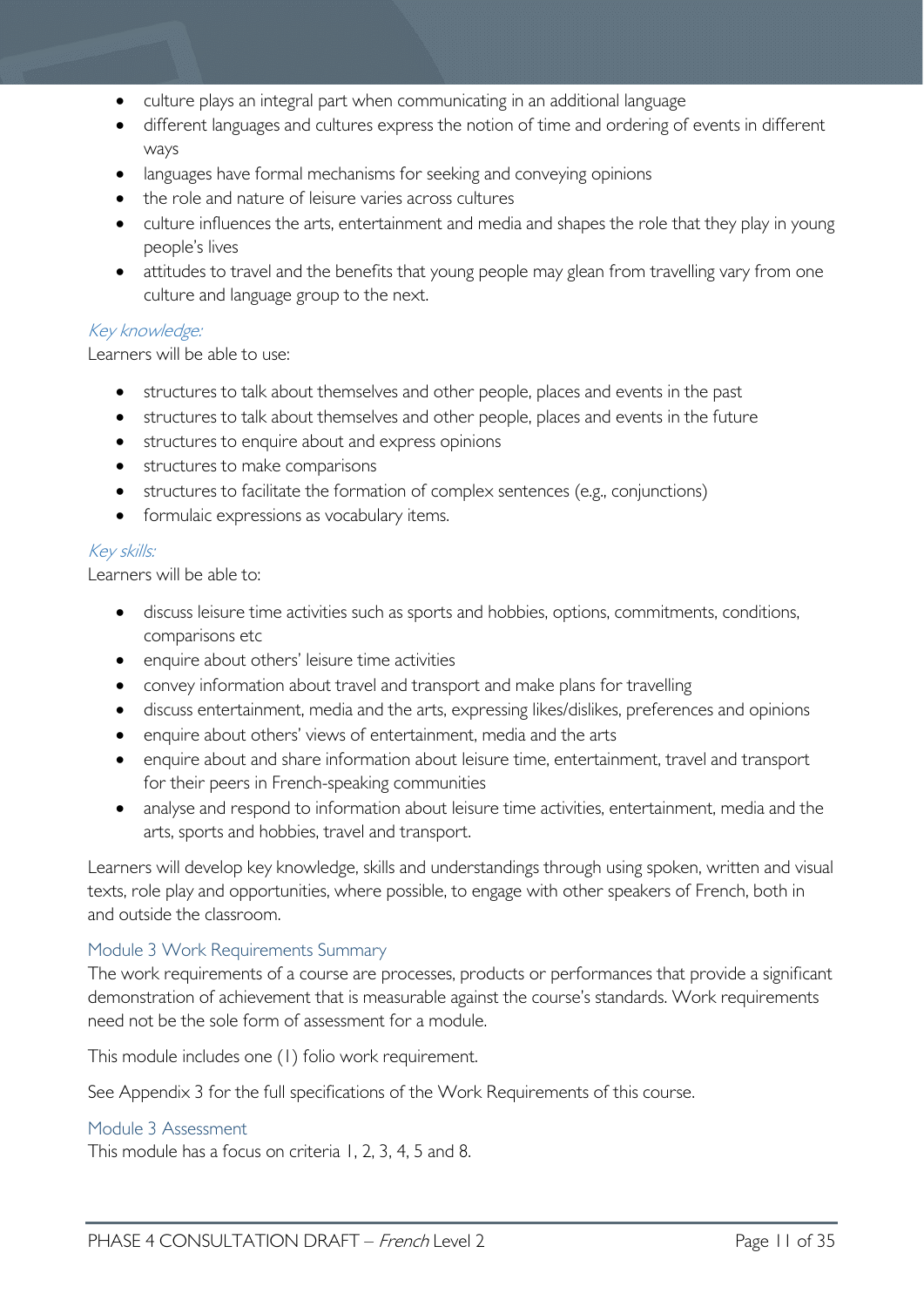### <span id="page-11-0"></span>Assessment

Criterion-based assessment is a form of outcomes assessment that identifies the extent of learner achievement at an appropriate end-point of study. Although assessment – as part of the learning program – is continuous, much of it is formative, and is done to help learners identify what they need to do to attain the maximum benefit from their study of the course. Therefore, assessment for summative reporting to TASC will focus on what both teacher and learner understand to reflect endpoint achievement.

The standard of achievement each learner attains on each criterion is recorded as a rating 'A', 'B', or 'C', according to the outcomes specified in the standards section of the course.

A 't' notation must be used where a learner demonstrates any achievement against a criterion less than the standard specified for the 'C' rating.

A 'z' notation is to be used where a learner provides no evidence of achievement at all.

Internal assessment of all criteria will be made by the provider. Providers will report the learner's rating for each criterion to TASC.

<span id="page-11-1"></span>**Criteria** 

|                | Module I | Module 2                                                 | Module 3 |
|----------------|----------|----------------------------------------------------------|----------|
| Criteria Focus |          | $1, 2, 3, 4, 5, 6$   1, 2, 3, 4, 5, 7   1, 2, 3, 4, 5, 8 |          |

The assessment for French Level 2 will be based on the degree to which the learner can:

- 1. analyse and respond to basic spoken French
- 2. communicate in basic spoken French
- 3. analyse and respond to basic written French
- 4. communicate in basic written French
- 5. analyse and integrate information in basic French from multiple texts to create written responses
- 6. use basic French to engage with the concept of Identity
- 7. use basic French to engage with the concept of Responsibility
- 8. use basic French to engage with the concept of Legacy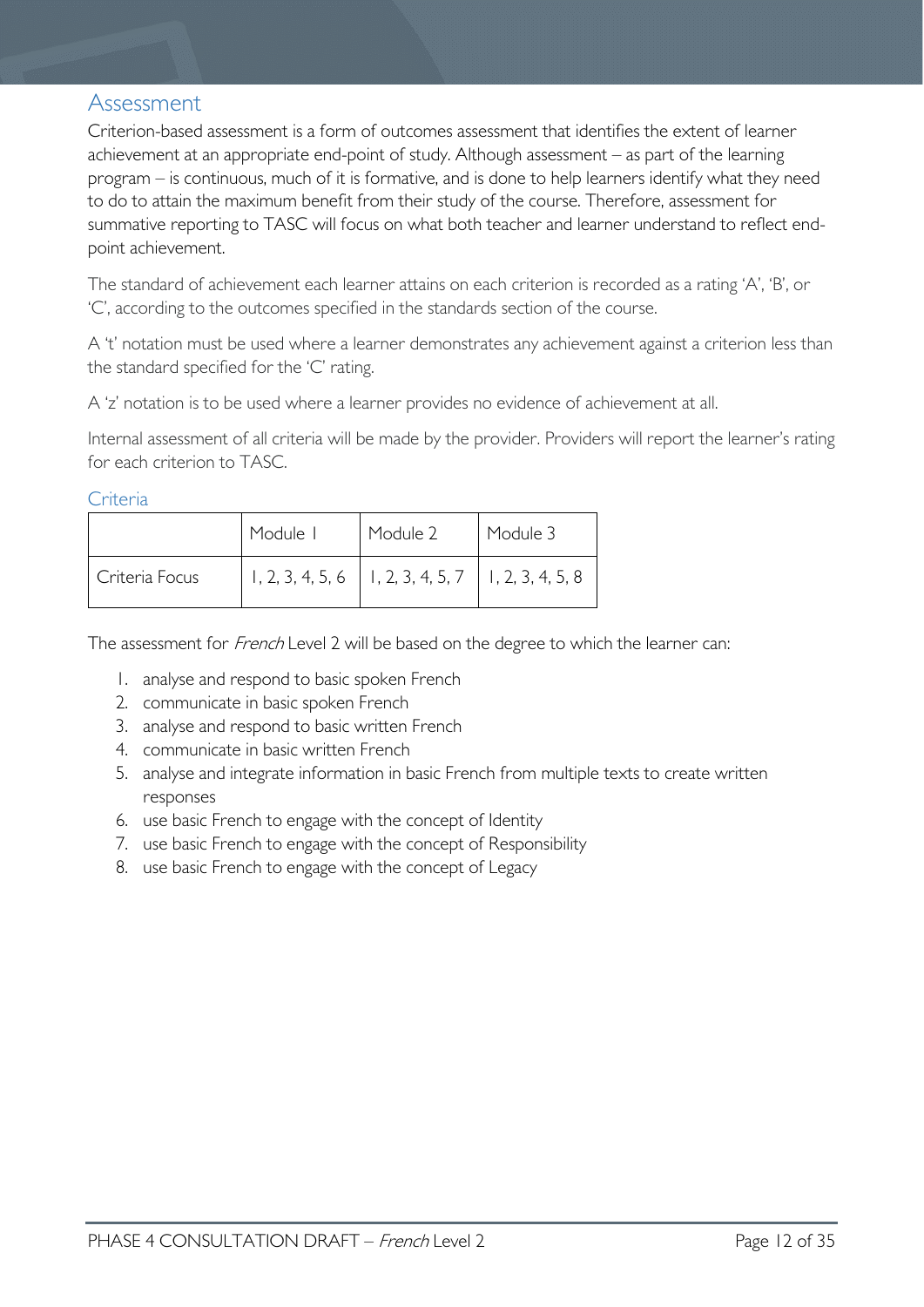#### <span id="page-12-0"></span>**Standards**

Criterion 1: analyse and respond to basic spoken French

Based on the language and structures in this Level 2 course, the learner listens to basic spoken French and:

| <b>Standard Element</b>                                       | Rating C                                                                                                                                  | Rating B                                                                                                                 | Rating A                                                                                                                                          |
|---------------------------------------------------------------|-------------------------------------------------------------------------------------------------------------------------------------------|--------------------------------------------------------------------------------------------------------------------------|---------------------------------------------------------------------------------------------------------------------------------------------------|
| $E1 -$ general ideas                                          | identifies, analyses and<br>responds to a limited<br>range of general ideas on<br>a limited range of familiar<br>topics in spoken Frencht | identifies, analyses and<br>responds to a range of<br>general ideas on a range<br>of familiar topics in<br>spoken French | consistently and<br>accurately identifies,<br>analyses and responds to<br>general ideas on a wide<br>range of familiar topics in<br>spoken French |
| $E2$ – specific<br>$\overline{\mathsf{details}}^{\mathsf{l}}$ | identifies, analyses and<br>responds to limited<br>specific details expressed<br>in spoken French.                                        | identifies, analyses and<br>responds to specific<br>details expressed in<br>spoken French.                               | identifies, analyses and<br>responds to a wide range<br>of specific details<br>expressed in spoken<br>French.                                     |

† Spoken French may include, but is not limited to: single speakers, conversations, computer-generated voice, recordings, live production.

Criterion 2: communicate in basic spoken French

Based on the language and structures in this Level 2 course, the learner communicates in basic spoken French and:

| Standard Element                                                 | Rating C                                                                                                                   | <b>Rating B</b>                                                                                                                                | <b>Rating A</b>                                                                                                                             |
|------------------------------------------------------------------|----------------------------------------------------------------------------------------------------------------------------|------------------------------------------------------------------------------------------------------------------------------------------------|---------------------------------------------------------------------------------------------------------------------------------------------|
| $EI$ – range and<br>relevance of<br>vocabulary and<br>structures | uses a limited range of<br>vocabulary and repeats<br>simple structures in<br>speaking about familiar<br>topics             | uses a range of<br>vocabulary and a range<br>of simple structures in<br>speaking about familiar<br>topics                                      | uses a wide range of<br>relevant vocabulary and<br>simple and complex<br>structures in speaking<br>about familiar topics                    |
| $E2$ – accuracy of<br>structures                                 | uses a range of simple<br>structures with frequent<br>errors. Makes frequent<br>errors if using more<br>complex structures | uses a range of simple<br>structures with some<br>errors and makes some<br>errors in more complex<br>structures                                | uses a range of simple<br>structures with few<br>errors and makes<br>occasional errors in<br>more complex<br>structures                     |
| $E3 -$ delivery                                                  | Errors frequently<br>interfere with meaning.                                                                               | demonstrates clear and<br>accurate delivery of a<br>range of language. Errors<br>do not significantly<br>interfere with meaning <sup>†</sup> . | demonstrates clear and<br>accurate delivery of a<br>wide range of language.<br>Minor errors do not<br>interfere with meaning <sup>†</sup> . |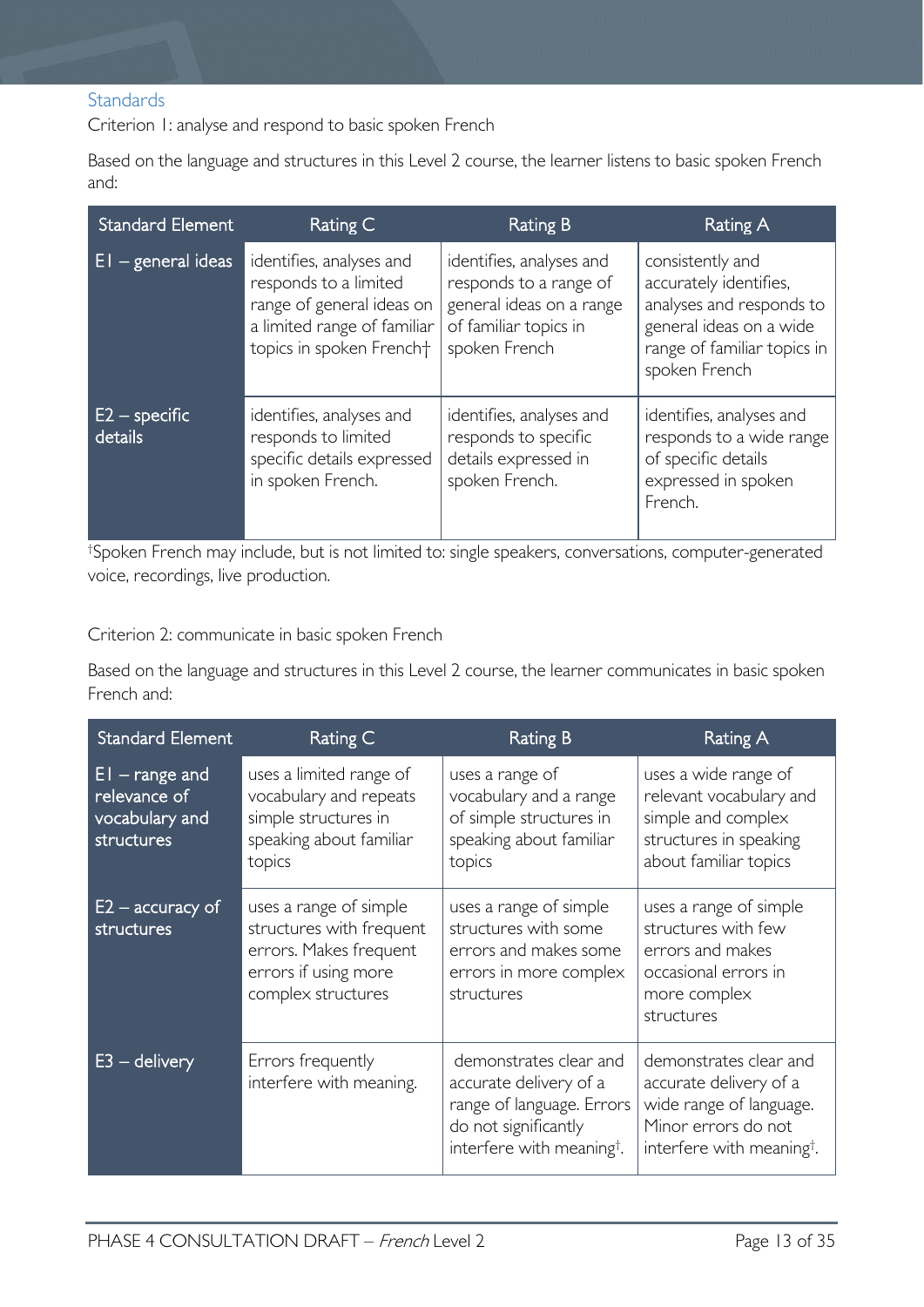| <b>Standard Element</b>                            | Rating C                                                                                                                                                                                                    | <b>Rating B</b>                                                                                                                                                                                    | <b>Rating A</b>                                                                                                                 |
|----------------------------------------------------|-------------------------------------------------------------------------------------------------------------------------------------------------------------------------------------------------------------|----------------------------------------------------------------------------------------------------------------------------------------------------------------------------------------------------|---------------------------------------------------------------------------------------------------------------------------------|
| $E4 -$ fluency of<br>responses                     | responds with frequent<br>hesitation when using<br>familiar language and<br>topics and may rely on<br>assistance from the<br>interlocutor to respond                                                        | responds cohesively<br>when using familiar, pre-<br>learned structures, but<br>may hesitate when using<br>less familiar language and<br>topics                                                     | responds spontaneously,<br>effectively and cohesively<br>on a wide range of<br>familiar topics                                  |
| $E5 -$<br>communication<br>strategies <sup>§</sup> | sustains interaction on a<br>limited range of familiar<br>topics by using well-<br>rehearsed language and<br>frequently relying on the<br>interlocutor for<br>assistance <sup><math>\ddagger</math></sup> . | sustains interaction on a<br>range of familiar topics<br>using a range of<br>communication<br>strategies although there<br>may be occasional<br>reliance on the<br>interlocutor for<br>assistance. | consistently sustains<br>interaction on a broad<br>range of familiar topics<br>using a range of<br>communication<br>strategies. |

<sup>†</sup> Consider pronunciation, stress and intonation.

‡ Assistance may include, but is not limited to: the student asking for repetition or translation, selfcorrection, asking is something correct, gesturing to convey information, pointing to provide a response

§ Communication strategies may include, but are not limited to:the student initiating an exchange, asking questions, checking for meaning, using discourse markers (filler words), expressing reactions

#### Criterion 3: analyse and respond to basic written French

Based on the language and structures in this Level 2 course, the learner:

| Standard Element           | Rating C                                                                                                                                               | Rating B                                                                                                                               | Rating A                                                                                                                         |
|----------------------------|--------------------------------------------------------------------------------------------------------------------------------------------------------|----------------------------------------------------------------------------------------------------------------------------------------|----------------------------------------------------------------------------------------------------------------------------------|
| $E1 - general ideas$       | identifies, analyses and<br>responds to a limited<br>range of general ideas on<br>a limited range of familiar<br>topics in written French <sup>†</sup> | identifies, analyses and<br>responds to a range of<br>general ideas on a range<br>of familiar topics in<br>written French <sup>+</sup> | identifies, analyses and<br>responds to general<br>ideas on a wide range of<br>familiar topics in written<br>French <sup>†</sup> |
| $E2$ – specific<br>details | identifies, analyses and<br>responds to a limited<br>number of specific<br>details expressed in<br>written French <sup>†</sup> .                       | identifies, analyses and<br>responds to some<br>specific details expressed<br>in written French <sup>†</sup> .                         | identifies, analyses and<br>responds to a wide range<br>of specific details<br>expressed in written<br>French <sup>†</sup> .     |

† Written French may include, but is not limited to: printed, handwritten, online, personal, public, mass communications.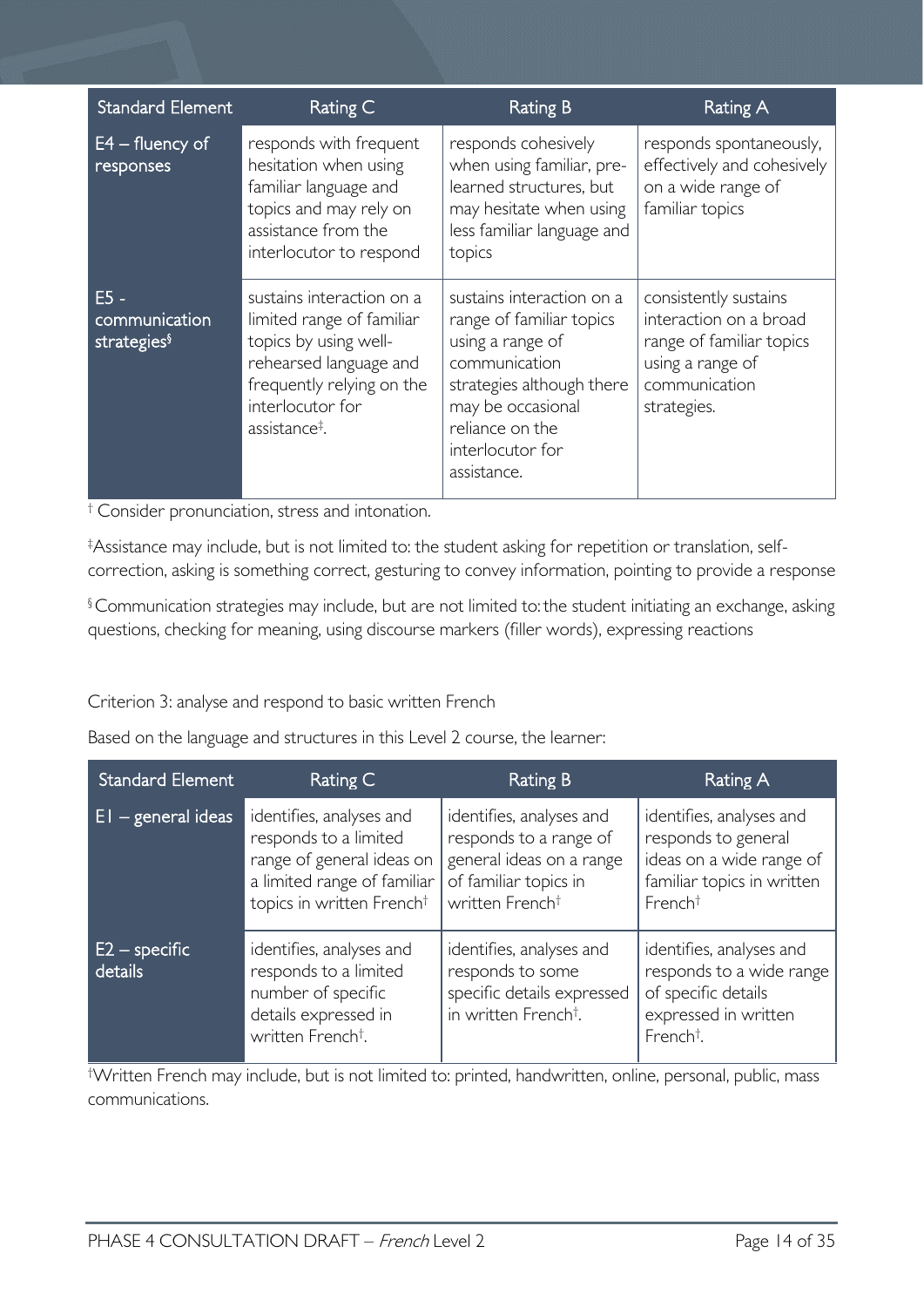Criterion 4: communicate in basic written French

| <b>Standard Element</b>                                          | Rating C                                                                                                                                                                | <b>Rating B</b>                                                                                                                                  | <b>Rating A</b>                                                                                                                             |
|------------------------------------------------------------------|-------------------------------------------------------------------------------------------------------------------------------------------------------------------------|--------------------------------------------------------------------------------------------------------------------------------------------------|---------------------------------------------------------------------------------------------------------------------------------------------|
| $EI$ – range and<br>relevance of<br>vocabulary and<br>structures | uses a limited range of<br>vocabulary and a limited<br>range of simple<br>structures in<br>communicating about<br>familiar topics                                       | uses a range of<br>vocabulary and a range<br>of simple structures and<br>some complex<br>structures in<br>communicating about<br>familiar topics | uses a wide range of<br>relevant vocabulary and<br>simple and complex<br>structures in<br>communicating about<br>familiar topics            |
| $E2$ – accuracy of<br>structures                                 | uses a range of<br>structures with frequent<br>errors and makes<br>frequent errors if using<br>more complex<br>structures                                               | uses a range of<br>structures with some<br>errors and makes some<br>errors in more complex<br>structures                                         | uses a range of<br>structures with few<br>errors and makes<br>occasional errors in<br>more complex<br>structures                            |
| $E3$ – orthography                                               | uses correct spelling,<br>including accents, for<br>high-frequency words<br>and phrases. Basic<br>punctuation is correct.<br>Errors in spelling often<br>impede meaning | uses correct spelling,<br>including accents, for<br>high-frequency words.<br>Punctuation is correct.<br>Errors seldom impede<br>meaning          | uses correct spelling,<br>including accents. Uses a<br>range of punctuation to<br>enhance meaning. Minor<br>errors do not impede<br>meaning |
| $E4$ – context,<br>purpose and<br>audience                       | creates a response that is<br>relevant to context or<br>purpose or audience.                                                                                            | creates a response that is<br>relevant to two of:<br>context, purpose or<br>audience.                                                            | creates a response that is<br>relevant to context,<br>purpose and audience.                                                                 |

Based on the language and structures in this Level 2 course, the learner:

Criterion 5: analyse and integrate information in basic French from multiple texts to create written responses

Based on the language and structures in this Level 2 course, the learner:

| <b>Standard Element</b>                                  | Rating C                                                                                                                                    | Rating B                                                                                                                            | Rating A                                                                                                                                 |
|----------------------------------------------------------|---------------------------------------------------------------------------------------------------------------------------------------------|-------------------------------------------------------------------------------------------------------------------------------------|------------------------------------------------------------------------------------------------------------------------------------------|
| $ E $ - analysis of<br>information to<br>complete a task | analyses at least two<br>texts in French from<br>different modes <sup>†</sup> and<br>identifies a limited range<br>of information and ideas | analyses at least two<br>texts in French from<br>different modes <sup>†</sup> and<br>identifies a range of<br>information and ideas | analyses at least two<br>texts in French from<br>different modes <sup>†</sup> and<br>identifies a wide range of<br>information and ideas |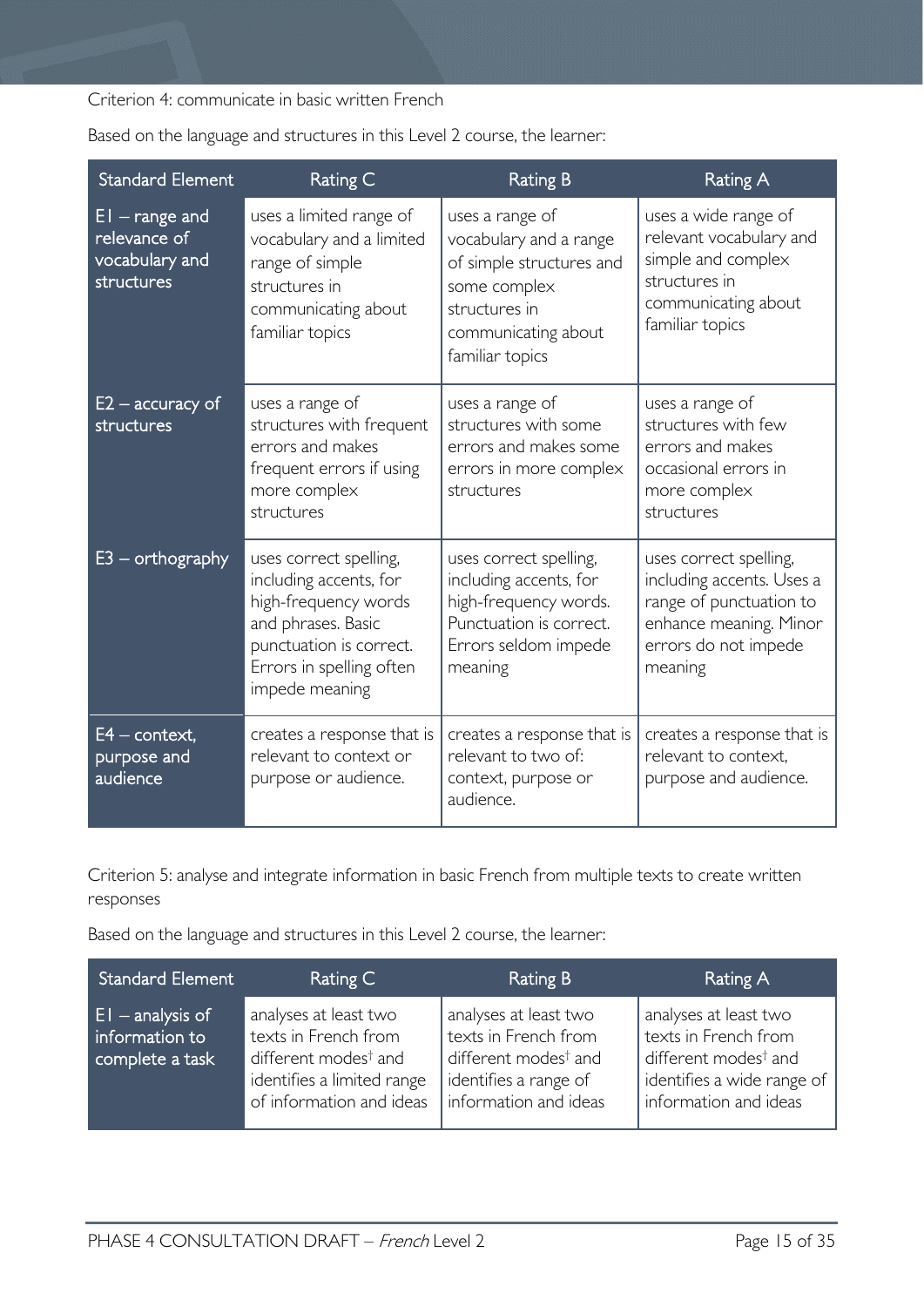| <b>Standard Element</b>                                                                             | Rating C                                                                                                                                                                                                     | <b>Rating B</b>                                                                                                                                                                               | Rating A                                                                                                                                                                                |
|-----------------------------------------------------------------------------------------------------|--------------------------------------------------------------------------------------------------------------------------------------------------------------------------------------------------------------|-----------------------------------------------------------------------------------------------------------------------------------------------------------------------------------------------|-----------------------------------------------------------------------------------------------------------------------------------------------------------------------------------------|
| $E2 -$ synthesis of<br>information and<br>creation of a<br>response text <sup>#</sup> in<br>English | synthesises a limited<br>range of relevant<br>information from at least<br>two different modes to<br>create a response text <sup><math>\ddagger</math></sup><br>in English                                   | synthesises a range of<br>relevant information<br>from at least two<br>different modes to<br>create a response text <sup><math>\ddagger</math></sup><br>in English                            | synthesises a wide range<br>of relevant information<br>from at least two<br>different modes to<br>create a response text <sup><math>\ddagger</math></sup><br>in English.                |
| $E3$ – reflection on<br>language as a<br>system                                                     | identifies limited<br>examples in French of<br>similarities and<br>differences between<br>French and English<br>Provides limited depth to<br>reflections in English<br>about French as a<br>language system. | describes a range of<br>examples of similarities<br>and differences between<br>French and English and<br>provides depth to<br>reflections in English<br>about French as a<br>language system. | explains a broad range of<br>examples of similarities<br>and differences between<br>French and English and<br>reflects insightfully in<br>English about French as a<br>language system. |

† A mode can be: spoken, written, visual, multimodal.

‡ The response text can be in any mode.

Criterion 6: use basic French to engage with the concept of Identity

Based on the language and structures in Module 1 of this Level 2 course, the learner:

| <b>Standard Element</b>            | Rating C                                                                                                                                                                                                                                                                                                            | <b>Rating B</b>                                                                                                                                                                                                                                                                            | <b>Rating A</b>                                                                                                                                                                                                                                                                               |
|------------------------------------|---------------------------------------------------------------------------------------------------------------------------------------------------------------------------------------------------------------------------------------------------------------------------------------------------------------------|--------------------------------------------------------------------------------------------------------------------------------------------------------------------------------------------------------------------------------------------------------------------------------------------|-----------------------------------------------------------------------------------------------------------------------------------------------------------------------------------------------------------------------------------------------------------------------------------------------|
| $EI - use of$<br>relevant language | recognises <sup>+</sup> and<br>produces‡ a limited<br>range of the French<br>vocabulary and<br>structures required to<br>engage with the concept<br>of Identity in French<br>language and culture                                                                                                                   | recognises and produces<br>a range of the French<br>vocabulary and<br>structures required to<br>engage with the concept<br>of Identity in French<br>language and culture                                                                                                                   | recognises and produces<br>a wide range of the<br>French vocabulary and<br>structures required to<br>engage with the concept<br>of Identity in French<br>language and culture                                                                                                                 |
| $E2 - self$<br>management skills   | maintains task focus for<br>limited periods of time <sup>§</sup><br>and/or uses a limited<br>range of strategies <sup>®</sup> to<br>manage and self-check<br>language for the concept<br>of Identity and/or<br>differentiates the<br>information, images,<br>ideas and words of<br>others from the learner's<br>own | maintains task focus for<br>agreed periods of time <sup>§</sup><br>and/or uses a range of<br>strategies to manage and<br>self-check language for<br>the concept of Identity<br>and/or differentiates the<br>information, images,<br>ideas and words of<br>others from the learner's<br>own | maintains task focus<br>consistently <sup>§</sup> and/or uses<br>a wide range of<br>strategies to manage and<br>self-check language for<br>the concept of Identity<br>and/or differentiates the<br>information, images,<br>ideas and words of<br>others from the learner's<br>own as directed |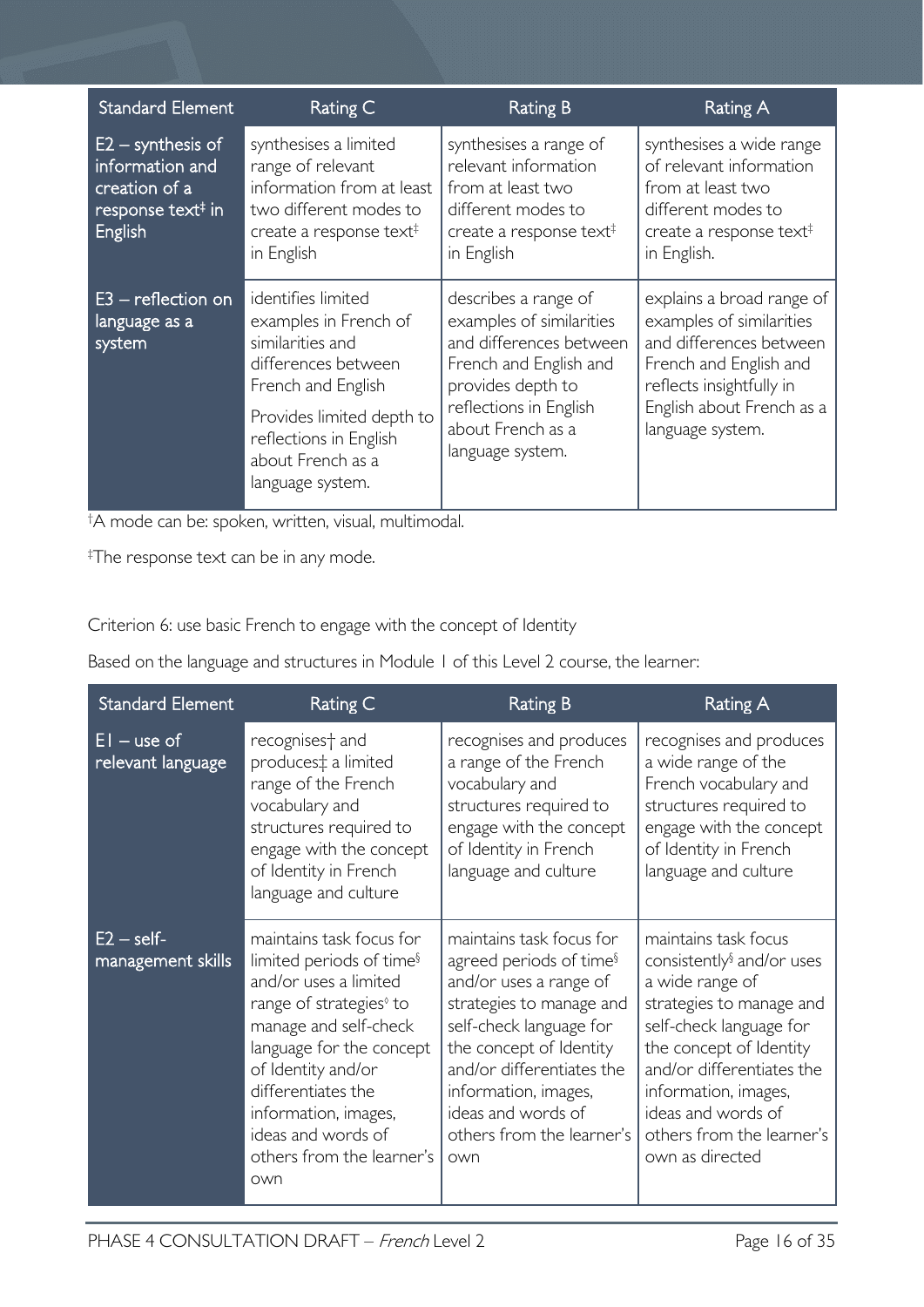| <b>Standard Element</b><br>Rating C<br>Rating B<br>Rating A                                                                                                                                                                                                                                                                                                                                                                                                                                                                                                                                                                                                                                                                                                                                        |  |
|----------------------------------------------------------------------------------------------------------------------------------------------------------------------------------------------------------------------------------------------------------------------------------------------------------------------------------------------------------------------------------------------------------------------------------------------------------------------------------------------------------------------------------------------------------------------------------------------------------------------------------------------------------------------------------------------------------------------------------------------------------------------------------------------------|--|
| $E3$ – intercultural<br>demonstrates limited<br>demonstrates insightful<br>demonstrates depth to<br>reflections in English<br>reflection in English<br>understanding<br>depth to reflections in<br>English when comparing<br>when comparing the<br>when comparing the<br>the concept of Identity in<br>concept of Identity in<br>concept of Identity in<br>French and Australian<br>French and Australian<br>French and Australian<br>language and culture.<br>language and culture.<br>language and culture.<br>Uses a wide range of<br>Uses a limited range of<br>Uses a range of relevant<br>examples in French to<br>examples in French to<br>relevant examples in<br>French to support<br>support reflections in<br>support reflections in<br>reflections in English.<br>English.<br>English. |  |

† demonstrated through the macroskills of listening and reading

‡ demonstrated through the macroskills of speaking and writing

§ Considerations may include, but are not limited to the choice of strategies, completion of tasks related to Identity, adherence to deadlines, timelines etc.

◊ Strategies may include, but are not limited to: consideration of paper or electronic dictionaries, translation technologies, awareness of point of view, ethical strategies for translating and checking accuracy, development of personalised rote-learning techniques

Criterion 7: use basic French to engage with the concept of Responsibility

Based on the language and structures in Module 2 of this Level 2 course, the learner:

| <b>Standard Element</b>            | Rating C                                                                                                                                                                                                                                                                                                                  | <b>Rating B</b>                                                                                                                                                                                                                                                                    | Rating A                                                                                                                                                                                                                                                                                               |
|------------------------------------|---------------------------------------------------------------------------------------------------------------------------------------------------------------------------------------------------------------------------------------------------------------------------------------------------------------------------|------------------------------------------------------------------------------------------------------------------------------------------------------------------------------------------------------------------------------------------------------------------------------------|--------------------------------------------------------------------------------------------------------------------------------------------------------------------------------------------------------------------------------------------------------------------------------------------------------|
| $EI - use of$<br>relevant language | recognises <sup>†</sup> and<br>produces <sup>‡</sup> a limited range<br>of the French vocabulary<br>and structures required<br>to engage with the<br>concept of Responsibility<br>in French language and<br>culture                                                                                                       | recognises and produces<br>a range of the French<br>vocabulary and<br>structures required to<br>engage with the concept<br>of Responsibility in<br>French language and<br>culture                                                                                                  | recognises and produces<br>a wide range of the<br>French vocabulary and<br>structures required to<br>engage with the concept<br>of Responsibility in<br>French language and<br>culture                                                                                                                 |
| $E2 - self$<br>management skills   | maintains task focus for<br>limited periods of time <sup>§</sup><br>and/or uses a limited<br>range of strategies <sup>®</sup> to<br>manage and self-check<br>language for the concept<br>of Responsibility and/or<br>differentiates the<br>information, images,<br>ideas and words of<br>others from the learner's<br>own | maintains task focus for<br>agreed periods of time <sup>§</sup><br>uses a range of strategies<br>to manage and self-check<br>language for the concept<br>of Responsibility<br>differentiates the<br>information, images,<br>ideas and words of<br>others from the learner's<br>own | maintains task focus<br>consistently <sup>§</sup> and/or uses<br>a wide range of<br>strategies to manage and<br>self-check language for<br>the concept of<br>Responsibility and/or<br>differentiates the<br>information, images,<br>ideas and words of<br>others from the learner's<br>own as directed |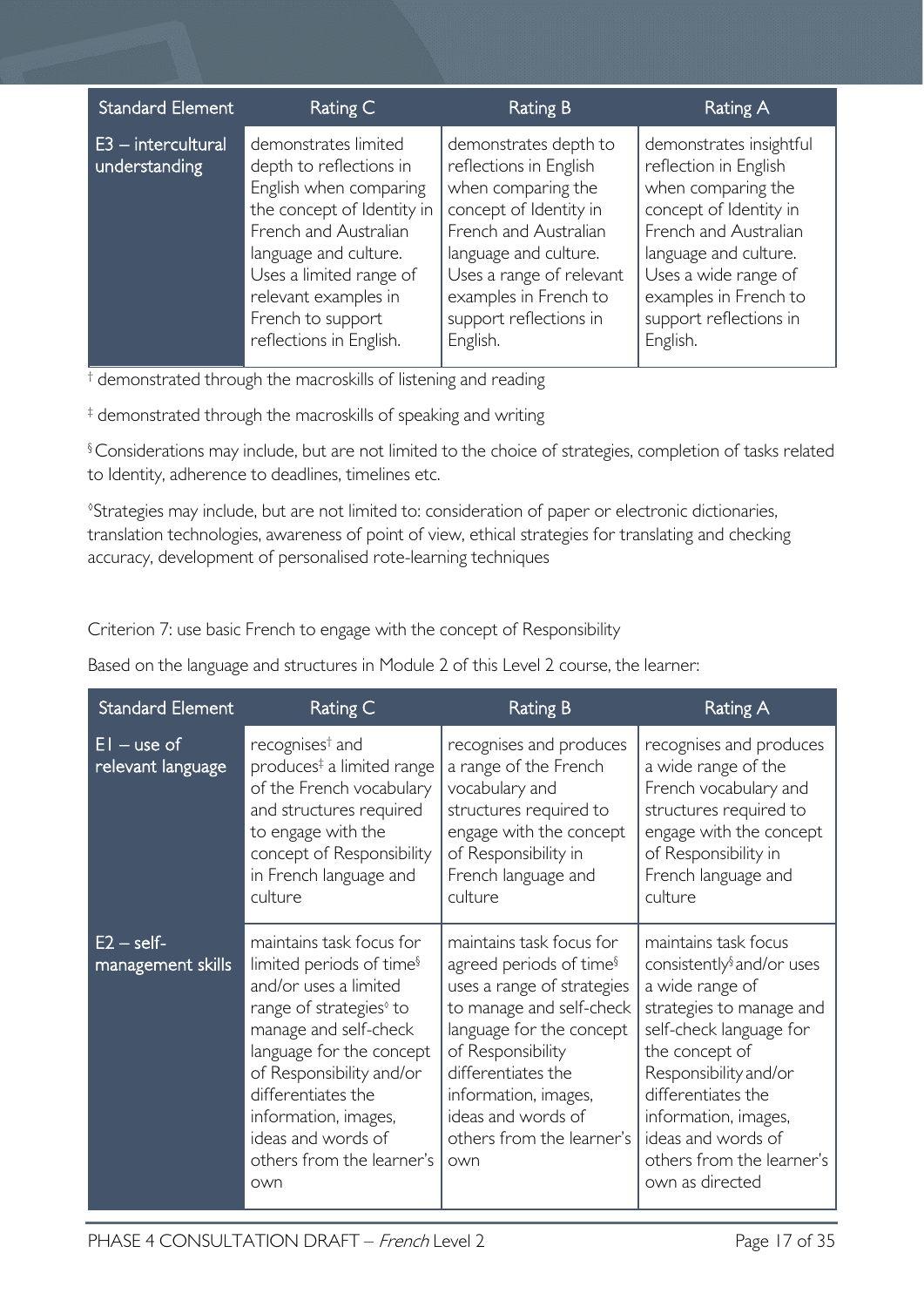| <b>Standard Element</b>               | Rating C                                                                                                                                                                                                                                                              | Rating B                                                                                                                                                                                                                                           | Rating A                                                                                                                                                                                                                                        |
|---------------------------------------|-----------------------------------------------------------------------------------------------------------------------------------------------------------------------------------------------------------------------------------------------------------------------|----------------------------------------------------------------------------------------------------------------------------------------------------------------------------------------------------------------------------------------------------|-------------------------------------------------------------------------------------------------------------------------------------------------------------------------------------------------------------------------------------------------|
| $E2$ – intercultural<br>understanding | demonstrates limited<br>depth to reflections in<br>English when comparing<br>the concept of<br>Responsibility in French<br>and Australian language<br>and culture. Uses a<br>limited range of relevant<br>examples in French to<br>support reflections in<br>English. | demonstrates depth to<br>reflections in English<br>when comparing the<br>concept of Responsibility<br>in French and Australian<br>language and culture.<br>Uses a range of relevant<br>examples in French to<br>support reflections in<br>English. | demonstrates insightful<br>reflection in English<br>when comparing the<br>concept of Responsibility<br>in French and Australian<br>language and culture.<br>Uses a wide range of<br>examples in French to<br>support reflections in<br>English. |

<sup>†</sup> demonstrated through the macroskills of listening and reading

‡ demonstrated through the macroskills of speaking and writing

§ Considerations may include, but are not limited to the choice of strategies, completion of tasks related to Identity, adherence to deadlines, timelines etc.

◊ Strategies may include, but are not limited to: consideration of paper or electronic dictionaries, translation technologies, awareness of point of view, ethical strategies for translating and checking accuracy, development of personalised rote-learning techniques

Criterion 8: use basic French to engage with the concept of Legacy

Based on the language and structures in Module 3 of this Level 2 course, the learner:

| <b>Standard Element</b>             | Rating C                                                                                                                                                                                                    | <b>Rating B</b>                                                                                                                                                        | Rating A                                                                                                                                                                    |
|-------------------------------------|-------------------------------------------------------------------------------------------------------------------------------------------------------------------------------------------------------------|------------------------------------------------------------------------------------------------------------------------------------------------------------------------|-----------------------------------------------------------------------------------------------------------------------------------------------------------------------------|
| $ E $ – use of<br>relevant language | recognises <sup>†</sup> and<br>produces <sup>‡</sup> a limited range<br>of the French vocabulary<br>and structures required<br>to engage with the<br>concept of Legacy in<br>French language and<br>culture | recognises and produces<br>a range of the French<br>vocabulary and<br>structures required to<br>engage with the concept<br>of Legacy in French<br>language and culture | recognises and produces<br>a wide range of the<br>French vocabulary and<br>structures required to<br>engage with the concept<br>of Legacy in French<br>language and culture |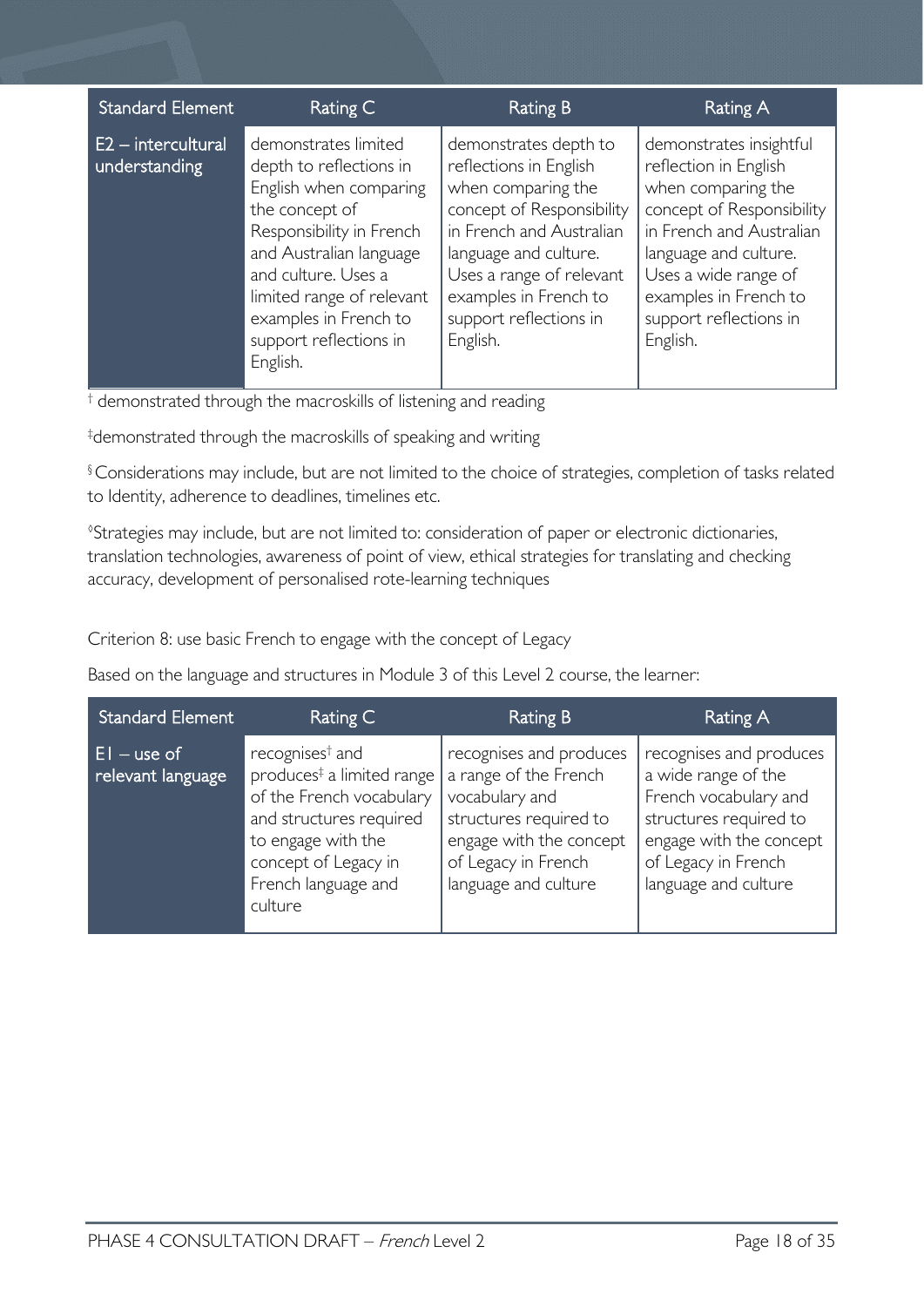| <b>Standard Element</b>             | Rating C                                                                                                                                                                                                                                                                                                          | <b>Rating B</b>                                                                                                                                                                                                                                                                          | Rating A                                                                                                                                                                                                                                                                             |
|-------------------------------------|-------------------------------------------------------------------------------------------------------------------------------------------------------------------------------------------------------------------------------------------------------------------------------------------------------------------|------------------------------------------------------------------------------------------------------------------------------------------------------------------------------------------------------------------------------------------------------------------------------------------|--------------------------------------------------------------------------------------------------------------------------------------------------------------------------------------------------------------------------------------------------------------------------------------|
| $E2 - self$<br>management skills    | maintains task focus for<br>limited periods of time <sup>§</sup><br>and/or uses a limited<br>range of strategies <sup>®</sup> to<br>manage and self-check<br>language for the concept<br>of Legacy and/or<br>differentiates the<br>information, images,<br>ideas and words of<br>others from the learner's<br>own | maintains task focus for<br>agreed periods of time <sup>§</sup><br>and/or uses a range of<br>strategies to manage and<br>self-check language for<br>the concept of Legacy<br>and/or differentiates the<br>information, images,<br>ideas and words of<br>others from the learner's<br>own | maintains task focus<br>consistently <sup>§</sup> and/or uses<br>a wide range of<br>strategies to manage and<br>self-check language for<br>the concept of Legacy<br>differentiates the<br>information, images,<br>ideas and words of<br>others from the learner's<br>own as directed |
| E3 - intercultural<br>understanding | demonstrates limited<br>depth to reflections in<br>English when comparing<br>the concept of Legacy in<br>French and Australian<br>language and culture.<br>Uses a limited range of<br>relevant examples in<br>French to support<br>reflections in English.                                                        | demonstrates depth to<br>reflections in English<br>when comparing the<br>concept of Legacy in<br>French and Australian<br>language and culture.<br>Uses a range of relevant<br>examples in French to<br>support reflections in<br>English.                                               | demonstrates insightful<br>reflection in English<br>when comparing the<br>concept of Legacy in<br>French and Australian<br>language and culture.<br>Uses a wide range of<br>examples in French to<br>support reflections in<br>English.                                              |

<sup>†</sup> demonstrated through the macroskills of listening and reading

‡ demonstrated through the macroskills of speaking and writing

§ Considerations may include, but are not limited to the choice of strategies, completion of tasks related to Legacy, adherence to deadlines, timelines etc.

◊ Strategies may include, but are not limited to: consideration of paper or electronic dictionaries, translation technologies, awareness of point of view, ethical strategies for translating and checking accuracy, development of personalised rote-learning techniques

### <span id="page-18-0"></span>Quality Assurance

• This will be determined by TASC at time of accreditation.

### <span id="page-18-1"></span>Qualifications and Award Requirements

#### <span id="page-18-2"></span>Level 2

The final award will be determined by the Office of Tasmanian Assessment, Standards and Certification from eight ratings.

The minimum requirements for an award in French Level 2 are as follows:

EXCEPTIONAL ACHIEVEMENT (EA) 6 'A' ratings, 2 'B' ratings

HIGH ACHIEVEMENT (HA) 3 'A' ratings, 4 'B' ratings, 1 'C' rating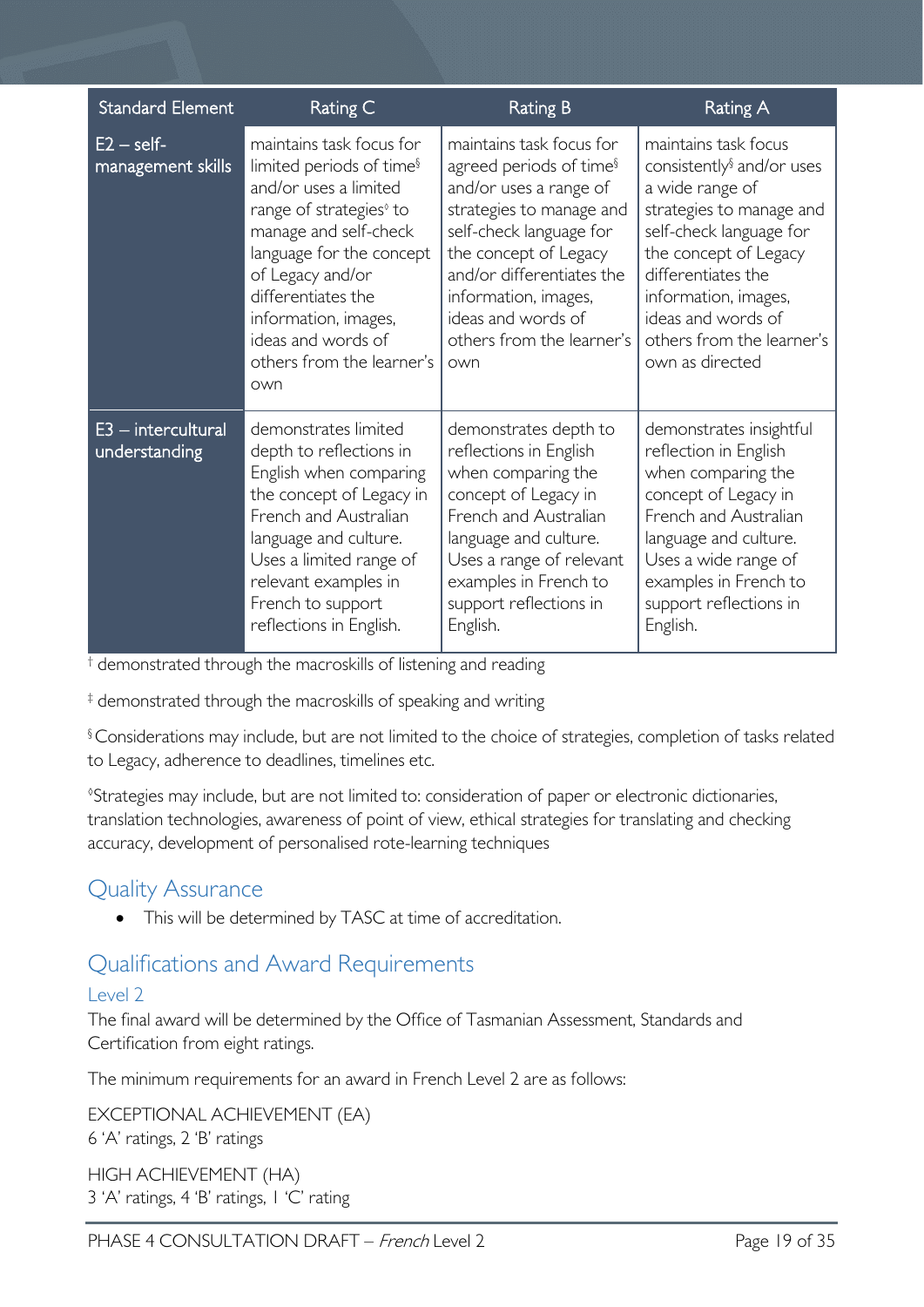COMMENDABLE ACHIEVEMENT (CA) 4 'B' ratings, 3 'C' ratings

SATISFACTORY ACHIEVEMENT (SA) 6 'C' ratings

PRELIMINARY ACHIEVEMENT (PA) 4 'C' ratings

A learner who otherwise achieves the rating for a CA (Commendable Achievement) or SA (Satisfactory Achievement) award but who fails to show any evidence of achievement in one or more criteria ('z' notation) will be issued with a PA (Preliminary Achievement) award.

# <span id="page-19-0"></span>Course Evaluation

• This will be confirmed at time of accreditation.

# <span id="page-19-1"></span>Course Developer

This course has been developed by the Department of Education's Years 9 to 12 Learning Unit in collaboration with Catholic Education Tasmania and Independent Schools Tasmania.

## <span id="page-19-2"></span>Accreditation and Version History

• Details to be determined by TASC at time of accreditation.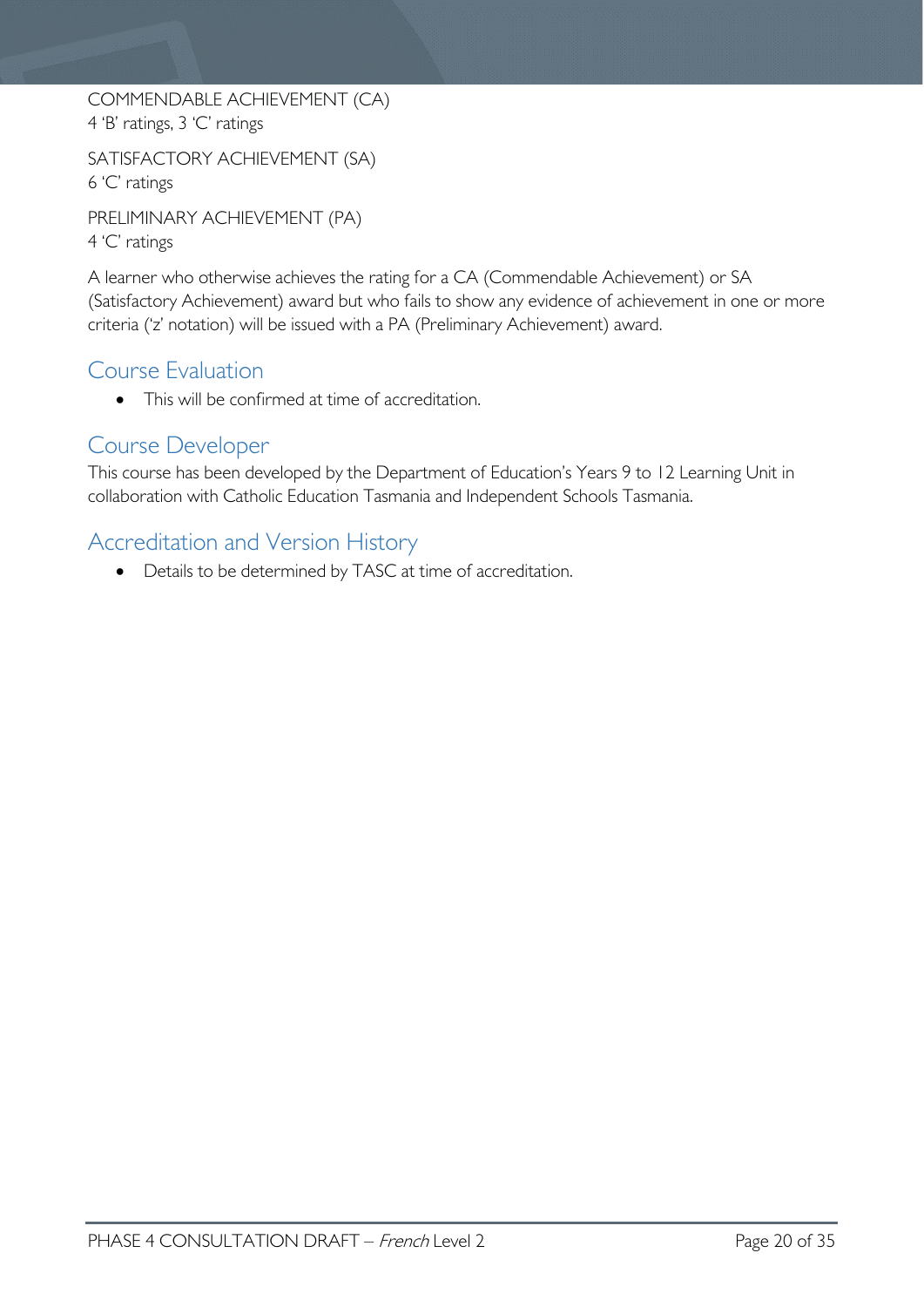# Appendix 1 - Line of Sight

| Learning Outcomes |                |                          |          |           |  |
|-------------------|----------------|--------------------------|----------|-----------|--|
|                   | <b>Content</b> |                          |          |           |  |
|                   |                | <b>Work Requirements</b> |          |           |  |
|                   |                |                          | Criteria |           |  |
|                   |                |                          |          | Standards |  |
|                   |                |                          |          |           |  |

<span id="page-20-0"></span>

| Learning Outcomes                                                       | Course Content | Work           | Criteria       | Standards       | General                                  |
|-------------------------------------------------------------------------|----------------|----------------|----------------|-----------------|------------------------------------------|
|                                                                         |                | Requirements   |                |                 | Capabilities (GC)                        |
| Analyse and respond to spoken texts presented in basic French           | Module 1, 2, 3 | Module 3       | $\mathsf{C}$   | E1,2            | GC:                                      |
|                                                                         |                |                |                |                 | $\rightarrow$ $\infty$<br>$\equiv$<br>G. |
| Communicate in basic spoken French to exchange information,             | Module 1, 2, 3 | Module         | C <sub>2</sub> | $E$ I, 2, 3, 4, | GC:                                      |
| opinions, ideas and experiences                                         |                |                |                |                 | <b>ALL</b> C <sub>2</sub><br>⊫           |
| Analyse and respond to written texts presented in basic French<br>3.    | Module 1, 2, 3 | Module 2       | C <sub>3</sub> | E1,2            | GC:                                      |
|                                                                         |                |                |                |                 | $\equiv$<br>C.<br><u>మి ©న</u>           |
| Communicate in basic written French to express information,<br>4.       | Module 1, 2, 3 | Module 2, 3    | C <sub>4</sub> | E1, 2, 3, 4     | GC:                                      |
| opinions, ideas and experiences                                         |                |                |                |                 | ್ಲಿ≟ © <sub>ನಿ</sub><br>$\equiv$         |
| Analyse and integrate information from spoken, visual and written<br>5. | Module 1, 2, 3 | Module 1, 2, 3 | C <sub>5</sub> | E1, 2, 3        | GC:                                      |
| sources to create mono- and multimodal responses in basic French        |                |                |                |                 | ⊫                                        |
| and English that demonstrate an awareness of language as a system       |                |                |                |                 |                                          |
| 6. Use basic French language to engage with the concept of Identity,    | Module 1, 2, 3 | Module         | C <sub>6</sub> | E1, 2, 3        | GC:                                      |
| demonstrating self-management skills and intercultural understanding    |                |                |                |                 | ⊫                                        |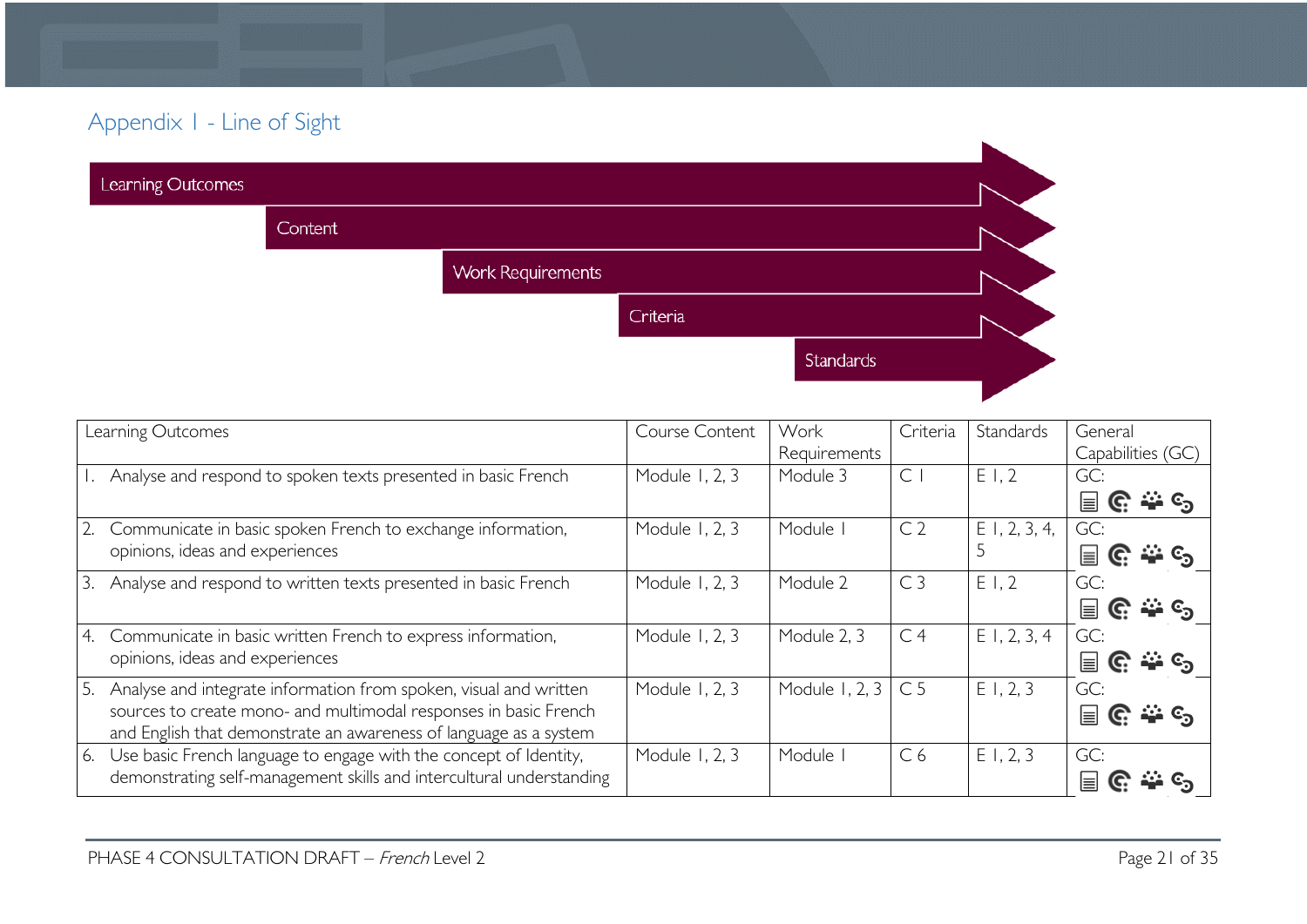| Use basic French language to engage with the concept of<br>Responsibility, demonstrating self-management skills and intercultural<br>understanding | Module 2 | Module 2 | E1, 2, 3 | GC:                                             |
|----------------------------------------------------------------------------------------------------------------------------------------------------|----------|----------|----------|-------------------------------------------------|
| Use basic French language to engage with the concept of Legacy,<br>demonstrating self-management skills and intercultural understanding            | Module 3 | Module 3 | E1, 2, 3 | GC:<br>$\Box$ $\mathbb{C}$ $\cong$ $\mathbb{C}$ |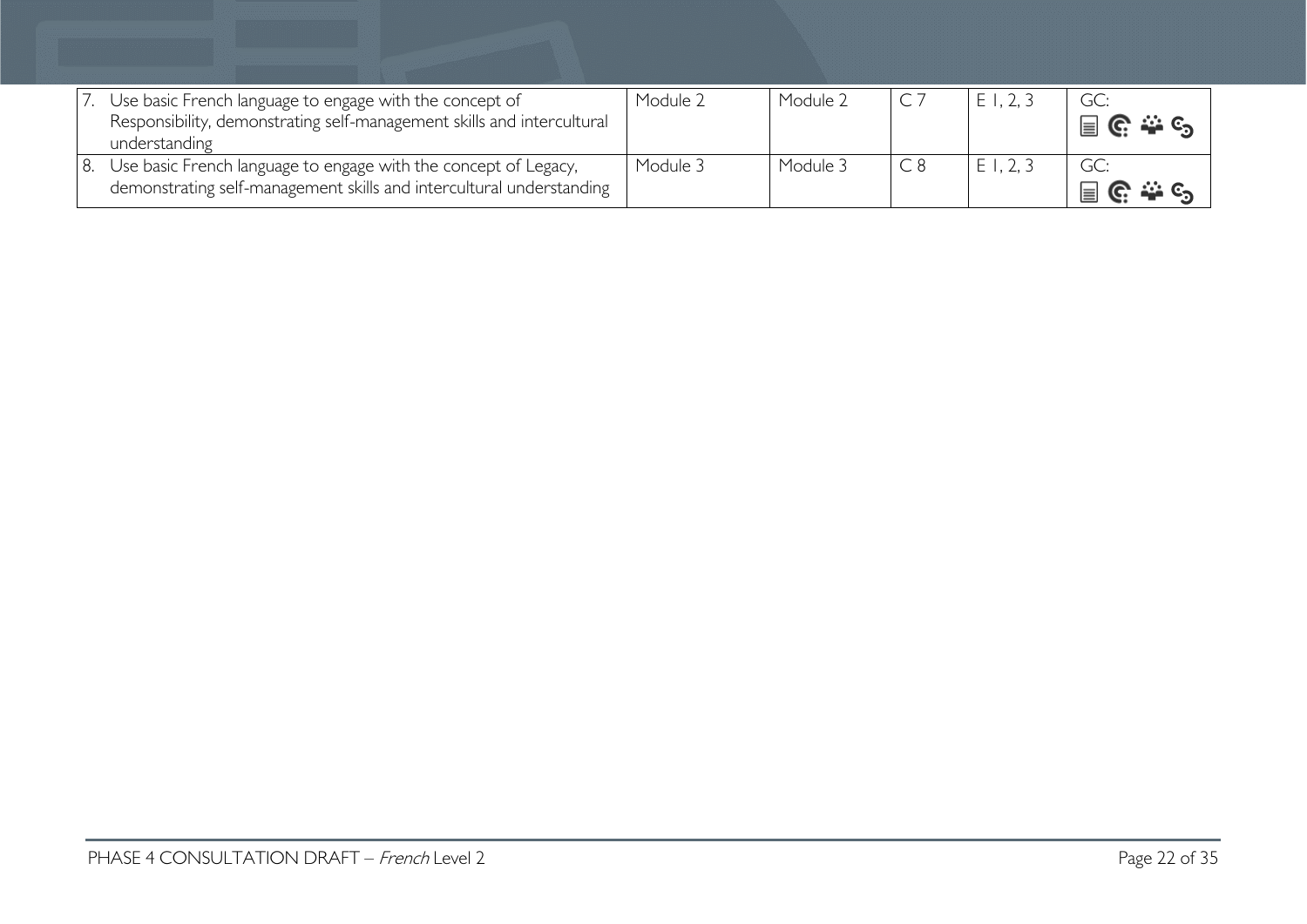# <span id="page-22-0"></span>Appendix 2 - Alignment to Curriculum Frameworks

French Level 2 draws on the following aspects of the Combined Curriculum and Assessment Framework for Languages (CCAFL) DRAFT June 2021:

- Concepts: Identity, Responsibility, Legacy (Topics developed from these concepts to meet the needs of the Tasmanian beginning language student)
- Perspectives: Personal, Community, Global
- Course objectives: Interact in [Language], Analyse [Language], Create meaning in [Language]
- Knowledge and skills to be assessed: reading, writing, speaking, viewing and listening to [Language].
- Content: learning [Language], using [Language] and mediating between [Language]-speaking communities and Australian cultural contexts
- The interrelationship between language and culture and the importance of the link between culture and effective communication
- The development of the capacity for ongoing reflection about languages and cultures, including the learner's own and those of others
- The development of an understanding of language as a system and reflection on how language is used in different contexts and may vary between different individuals and groups

# <span id="page-22-1"></span>Appendix 3 - Work Requirements

<span id="page-22-2"></span>Module 1 Work Requirements Specifications

Focus Area: Discipline-based Study

Title of Work Requirement: Identity – Personal, Community and Global perspectives of the Individual Mode /Format: Set of short responses

Description: The teacher leads a conversation with the learner about themselves, their family and friends. The conversation is intended as a natural interaction, with the teacher varying questions as appropriate for individual students and reacting to the learner's responses. Images may be used to prompt responses.

Size: Ten short responses Timing: Any appropriate time during the module. External agencies: NA Relevant Criterion: Criterion 2

#### Focus Area: Discipline-based Study

Title of Work Requirement: Identity – Self, Family and Friends

Mode /Format: Extended Response

Description: The learner chooses an aspect of the teacher-allocated topic using authentic materials as appropriate, to research and prepare a multimodal response in French and English to compare and contrast their own situation and that of their peers in French-speaking communities and countries. The teacher provides questions in written or oral form, in French and/or English as appropriate, to inspire the learner's findings and reflections.

Size: Extended response – 3-minutes of multimodal presentation plus 2-3 minutes for follow-up questions and maximum 300 words in English with French examples.

Timing: any time during the module, provided learners have had enough exposure to the topic chosen for the work requirement.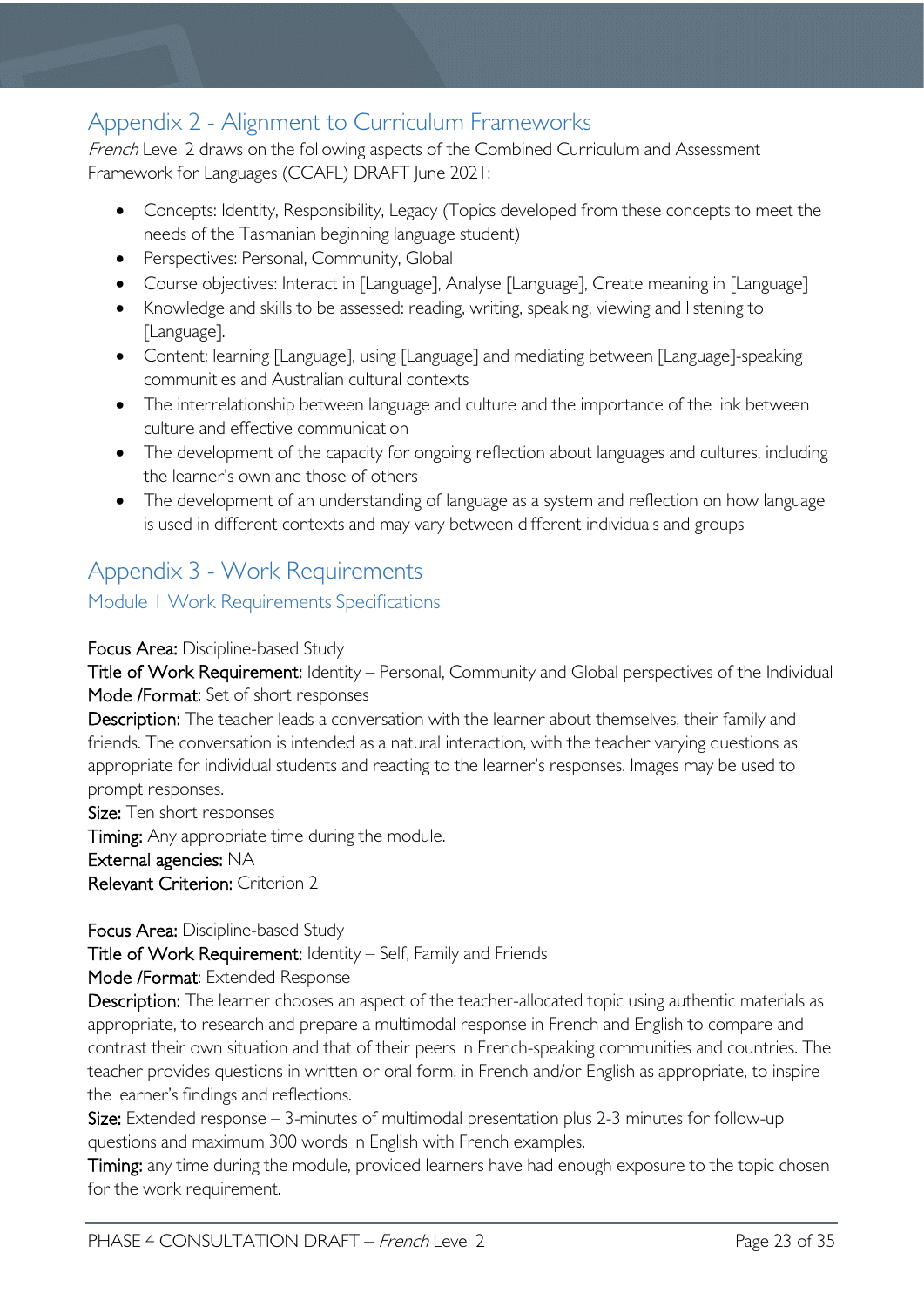#### External agencies: NA Relevant Criteria: Criteria 5 and 6

#### <span id="page-23-0"></span>Module 2 Work Requirements Specifications

The three work requirements for Module 2 provide the teacher and learner with the opportunity to negotiate which topic within this concept will be the basis of each work requirement. Each work requirement must focus on a different topic (Family and Daily life, Education, Part-time Employment).

#### Focus Area: Discipline-based Study

Title of Work Requirement: Responsibility – Daily life, Education or Part-time Employment Mode /Format: Set of short responses Description:

The teacher provides a set of at least two sources of information in French (authentic as appropriate). At least two sources must each be a different mode. Modes are: visual, spoken, written, multimodal. The sources of information all address one topic from the concept of Responsibility, with a set of short response tasks in English to assess learners' understanding of language and culture.

Size: 10 short responses (short question, table filling, true/false/justification, gap filling, information matching etc)

Timing: any time during the module, provided learners have had enough exposure to the topic chosen for the work requirement.

External agencies: NA Relevant Criteria: Criterion 3

#### Focus Area: Discipline-based Study

Title of Work Requirement: Responsibility – Daily life, Education or Part-time Employment Mode /Format: Extended response

Description: The teacher provides a stimulus or stimuli, authentic as appropriate, consisting of written, spoken and/or visual elements in French and/or English, to highlight or contrast one of the topics from the concept of Responsibility from either personal, community or global perspectives (or a combination of perspectives). Learners analyse and respond to the prepared scenario requiring extraction of fact, interpretation of cultural elements and reflection on the learner's language and French. The task will include at least two forms of text or could be all three, but they must have a shared focus. Texts will provide opportunities for students to explore cultural aspects of the material they are analysing.

Size: Stimuli maximum sizes: total of 300 words, 1minute 30 seconds spoken text and, or 3 minutes multimodal sources. Student response:

- approximately 100 words total in French
- approximately 250 words in English and French
- visual text (illustrations and diagrams) as appropriate.

Timing: any time during the module, provided learners have had enough exposure to the topic chosen for the work requirement.

External agencies: NA

Relevant Criteria: Criteria 5 and 7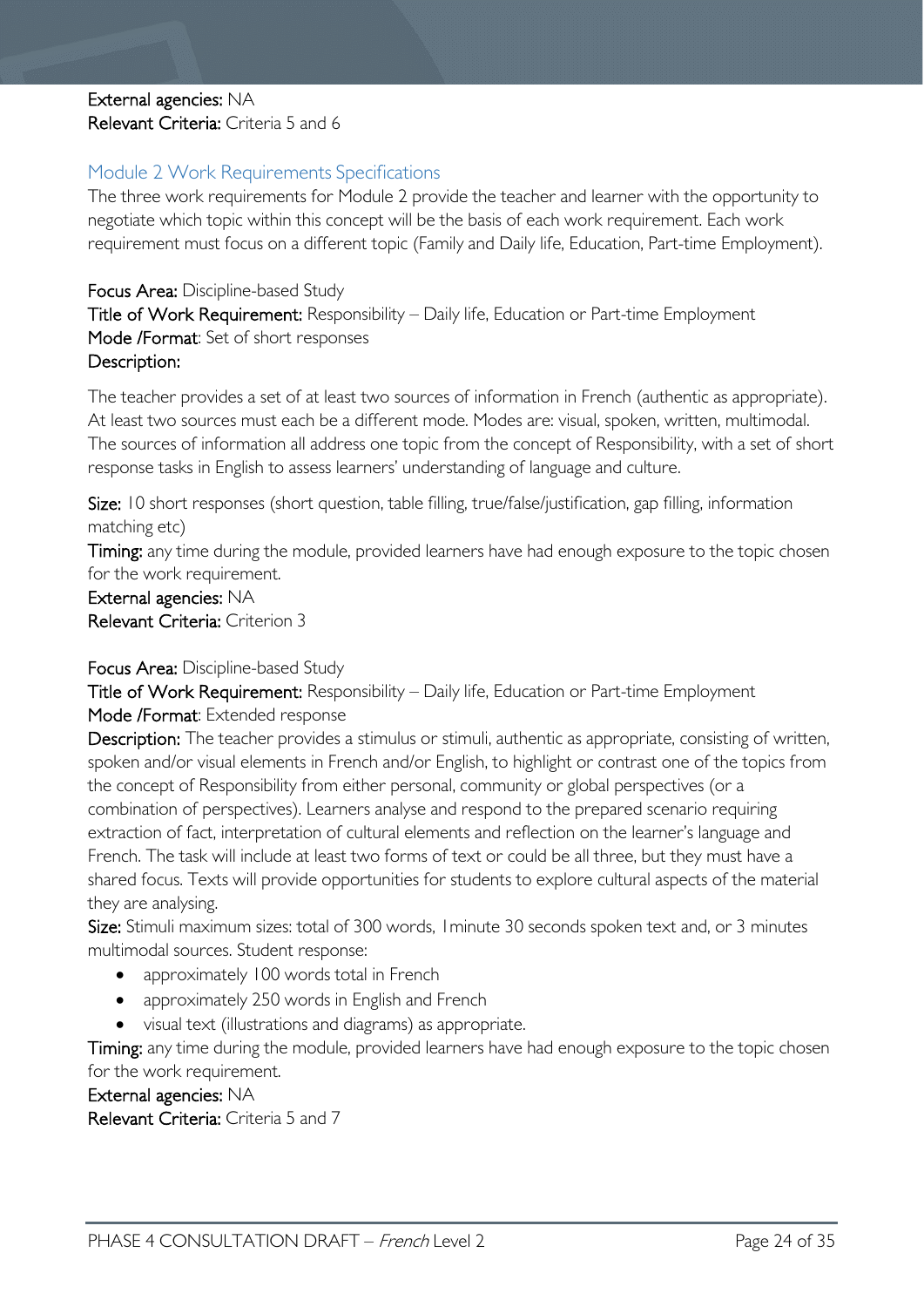#### Focus Area: Discipline-based Study

Title of Work Requirement: Responsibility – Family and Daily Life, Education or Part-time Employment

Mode /Format: Extended response

Description: The teacher provides a choice of two stimuli outlining a task that requires the learner to create written French addressing the negotiated topic allocated to this work requirement. The stimulus will be a written question or statement in French and English and may include visual elements to support understanding and generation of ideas. The learner chooses which of the stimuli they will use to create a response in French.

Size: Stimulus approximately 40 words maximum. Response approximately 150 words.

Timing: At any time during the module, provided learners have had enough exposure to the topic chosen for the work requirement.

External agencies: NA Relevant Criterion: Criterion 4

#### <span id="page-24-0"></span>Module 3 Work Requirements Specifications

Focus Area: Discipline-based Study

Title of Work Requirement: Legacy – Personal, Community and Global Perspectives Mode /Format:

Folio containing 3 elements:

- Extended response (integrated task)
	- a prepared, extended response in multimodal format and including the use of French language either written or spoken
	- a comparison of at least two items / events / occurrences from the world of the arts, entertainment, media or sport for the target language and culture(s). Stimuli may be drawn from the same or different topics, provided they offer sufficient opportunity for comparison and reflection
	- a concluding conversation with the teacher in which the learner reflects on their research. The majority of the conversation can be conducted in English, but discussion must include consideration of the French language that the learner has engaged with during the research process. A presentation to a group is not a requirement of this task.
- a set of short responses to an unseen stimulus in French in spoken format. Teacher and learners may negotiate at the beginning of the module which remaining topic will be used for each of elements 2 and 3. (Leisure Time / Travel).
- an extended response demonstrating the learner's capacity to create meaning in French to convey information, ideas and opinions about events in the past. Teacher and learners may negotiate at the beginning of the module which remaining topic will be used for each of elements 2 and 3. (Leisure Time / Travel), plus a reflection in English.

#### Description:

- Extended response (integrated task) in multimodal format, including reflections: Maximum 5 minutes
- Short responses: Maximum 10 responses (150 words)
- Extended response in French: Maximum 150 words plus a reflection of maximum 300 words in English with examples in French.

#### Timing:

• Any appropriate times during the module, providing learners have been introduced to sufficient module content, knowledge and skills to complete the task.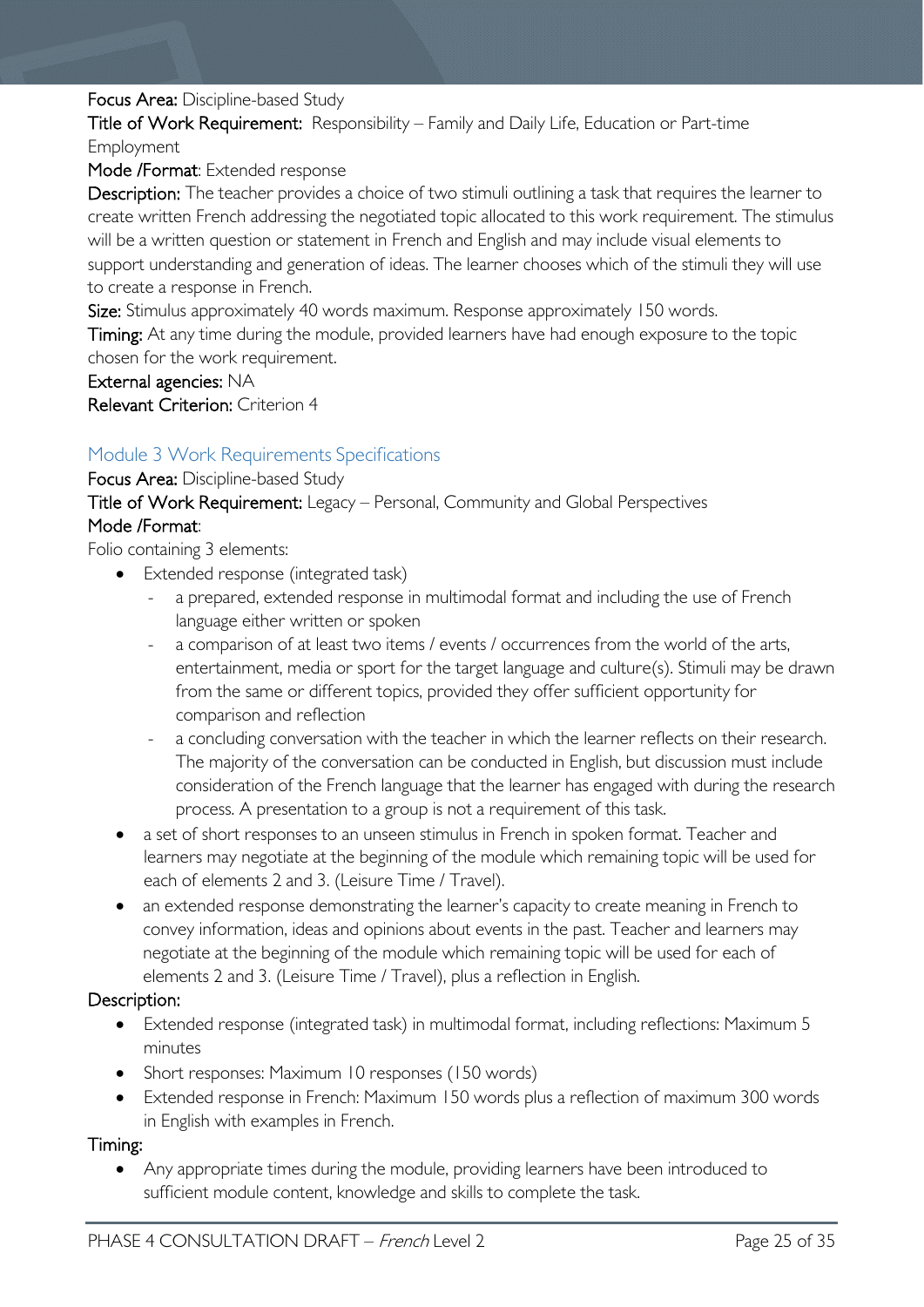External agencies: N.A. Relevant criteria: Criteria 1, 4, 5 and 8

# <span id="page-25-0"></span>Appendix 4 – General Capabilities and Cross-Curriculum Priorities

Learning across the curriculum content, including the cross-curriculum priorities and general capabilities, assists students to achieve the broad learning outcomes defined in the Alice Springs (Mparntwe) Education Declaration (December 2019).

General Capabilities:

The general capabilities play a significant role in the Australian Curriculum in equipping young Australians to live and work successfully in the twenty-first century.

In the Australian Curriculum, capability encompasses knowledge, skills, behaviours and dispositions. Students develop capability when they apply knowledge and skills confidently, effectively and appropriately in complex and changing circumstances, in their learning at school and in their lives outside school.

The general capabilities include:

- Critical and creative thinking G
- Ethical understanding  $\div$
- Information and communication technology capability  $\cdot\overline{\cdot}$
- Intercultural understanding  $\epsilon_3$
- Literacy
- Numeracy  $\frac{1}{2}$
- Personal and social capability  $\ddot{\ddot{\bullet}}$

Cross-Curriculum Priorities:

Cross-curriculum priorities enable students to develop understanding about and address the contemporary issues they face, for their own benefit and for the benefit of Australia as a whole. The priorities provide national, regional and global dimensions which will enrich the curriculum through development of considered and focused content that fits naturally within learning areas. Incorporation of the priorities will encourage conversations between students, teachers and the wider community. The cross-curriculum priorities include:

- Aboriginal and Torres Strait Islander Histories and Cultures  $\mathscr W$
- Asia and Australia's Engagement with Asia **AA**
- Sustainability  $\triangleleft$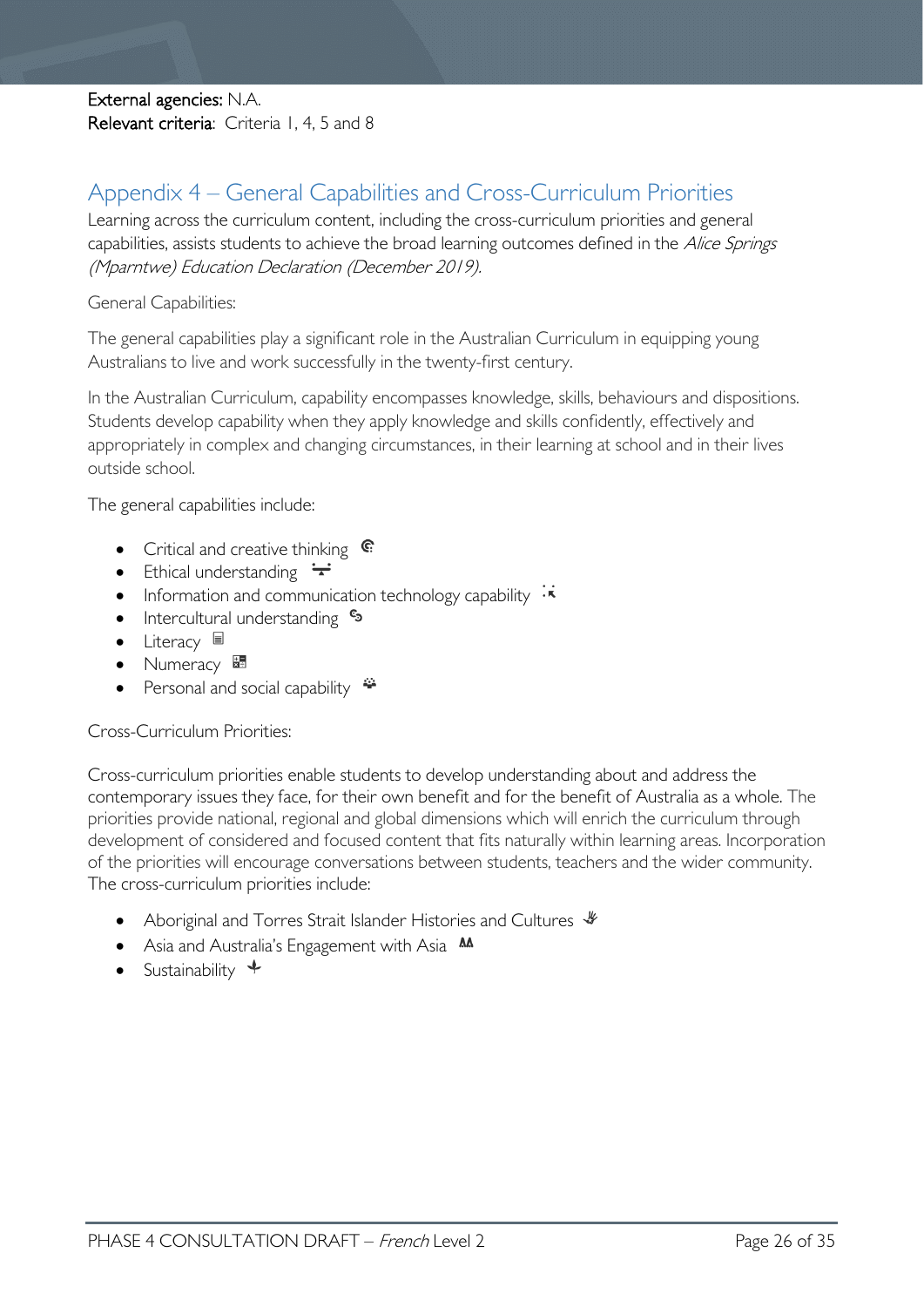# Appendix 5 – Glossary

<span id="page-26-0"></span>

| Term                                                                        | Definition                                                                                                                                                                                                                                                                                                                                                                  | Source Acknowledgement | <b>Course Context</b>                                              |
|-----------------------------------------------------------------------------|-----------------------------------------------------------------------------------------------------------------------------------------------------------------------------------------------------------------------------------------------------------------------------------------------------------------------------------------------------------------------------|------------------------|--------------------------------------------------------------------|
| audience                                                                    | The audience is the intended group of readers, listeners or<br>viewers for the task.                                                                                                                                                                                                                                                                                        | <b>CCAFL</b>           | Element of criterion 4                                             |
| authentic                                                                   | Texts or materials produced for 'real-life' purposes and<br>contexts as opposed to being created specifically for learning<br>tasks or language practice.                                                                                                                                                                                                                   | <b>ACARA</b>           | Relevant to criterion 5.<br>identified in the Work<br>Requirements |
| Combined Curriculum<br>and Assessment<br>Framework for<br>Languages (CCAFL) | The CCAFL Framework (2021) provides the structure and<br>elements that will be common to all Australian CCAFL for<br>students who have typically already studied the language for<br>approximately 200 hours. It represents the foundation for<br>the development of language-specific materials and state-<br>based curriculum and assessment for these CCAFL<br>Languages | <b>CCAFL</b>           | See Appendix 2                                                     |
| complex sentence                                                            | A sentence with more than one clause. In the following<br>examples, the subordinate clauses are indicated by square<br>brackets: I took my umbrella [because it was raining]; The<br>man [who came to dinner] is my brother.                                                                                                                                                | <b>ACARA</b>           | Element of content elaborations                                    |
| complex (structure)                                                         | (A grammar structure that is) compound, composite,<br>characterised by an involved combination of parts: J'ai rendu<br>visite à une copine / un copain.                                                                                                                                                                                                                     | <b>OCAA</b>            | Element of content elaborations                                    |
| context                                                                     | A real, simulated, or imaginary situation. Knowledge of the<br>language as a system and the relationship between language<br>and culture will inform the language used in any given<br>context.                                                                                                                                                                             | <b>CCAFL</b>           | Element of criterion 4                                             |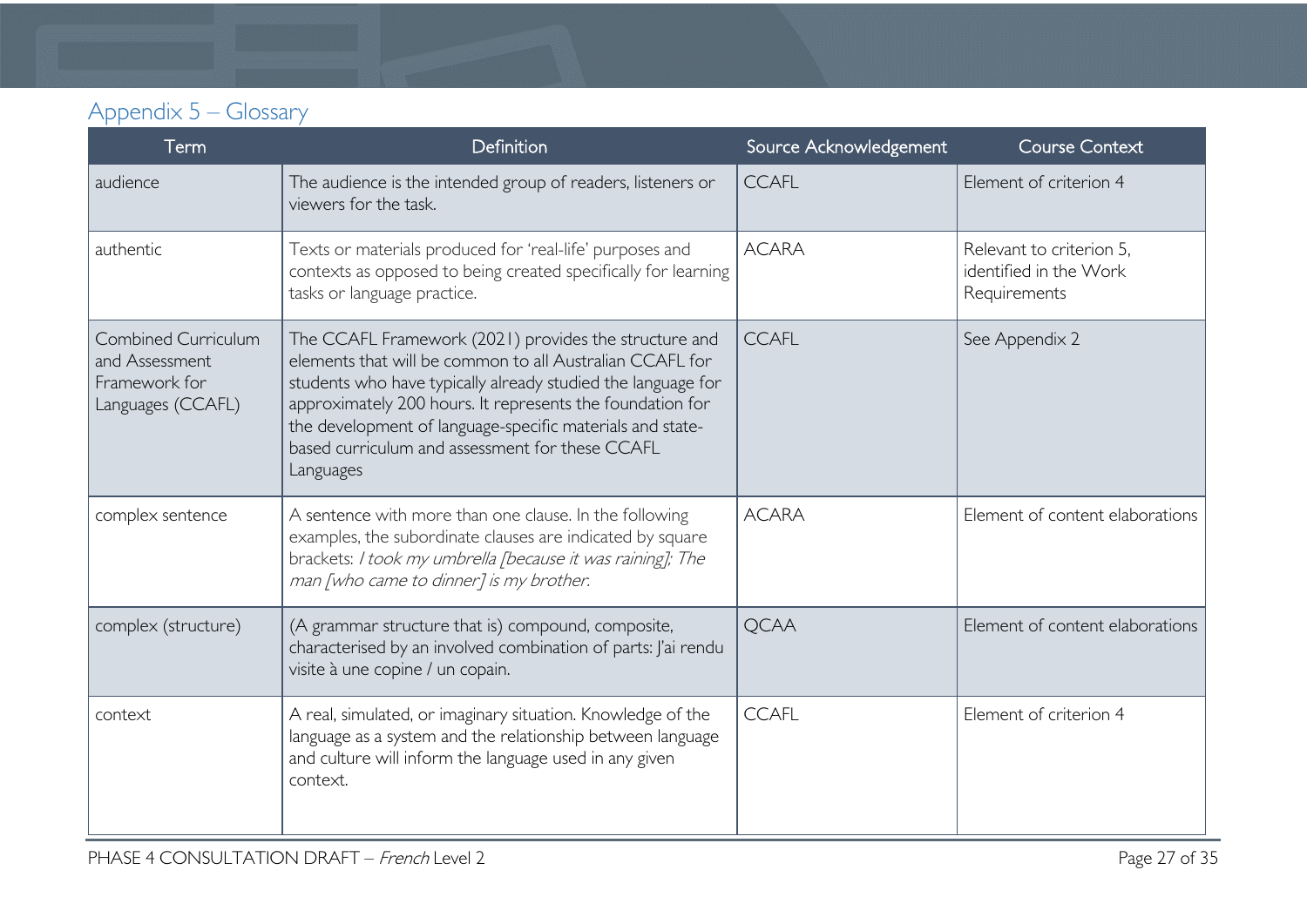| Term                            | <b>Definition</b>                                                                                                                                                                                                                                                                                                                                                                                                                                                                                                                                                                                                                                                                                                                                                                                                                                                                                     | Source Acknowledgement | <b>Course Context</b>                                                                           |
|---------------------------------|-------------------------------------------------------------------------------------------------------------------------------------------------------------------------------------------------------------------------------------------------------------------------------------------------------------------------------------------------------------------------------------------------------------------------------------------------------------------------------------------------------------------------------------------------------------------------------------------------------------------------------------------------------------------------------------------------------------------------------------------------------------------------------------------------------------------------------------------------------------------------------------------------------|------------------------|-------------------------------------------------------------------------------------------------|
| create meaning in<br>[Language] | Creating meaning in [Language] refers to any language that<br>students generate themselves in spoken, visual or written<br>form. When creating meaning in [Language], students<br>present information, experiences, opinions and ideas<br>through a range of interactions, text types, styles of writing<br>and media. Creating meaning in [Language] is not limited to<br>particular contexts, purposes or audiences, and includes<br>language for all student products.                                                                                                                                                                                                                                                                                                                                                                                                                             | <b>CCAFL</b>           | One of the CCAFL objectives<br>that shapes this course                                          |
| culture                         | Culture is understood as a framework in which things come<br>to be seen as having meaning. It involves the lens through<br>which:<br>people see, think, interpret the world and experiences<br>make assumptions about self and others<br>understand and represent individual and community Identity.<br>Culture involves understandings about norms and<br>expectations, which shape perspectives and attitudes. It can<br>be defined as social practices, patterns of behaviour, and<br>organisational processes and perspectives associated with<br>the values, beliefs and understandings shared by members of<br>a community or cultural group. Language, culture and<br>Identity are understood to be closely interrelated and<br>involved in the shaping and expression of each other. The<br>intercultural orientation to language teaching and learning is<br>informed by this understanding. | <b>ACARA</b>           | Concept that influences all<br>interaction, analysis and creation<br>in an additional language. |
| cultural conventions            | Common set of norms and established standards shared by<br>members of a group, to which each person is expected to<br>conform                                                                                                                                                                                                                                                                                                                                                                                                                                                                                                                                                                                                                                                                                                                                                                         | <b>QCAA</b>            | Aspect of all criteria                                                                          |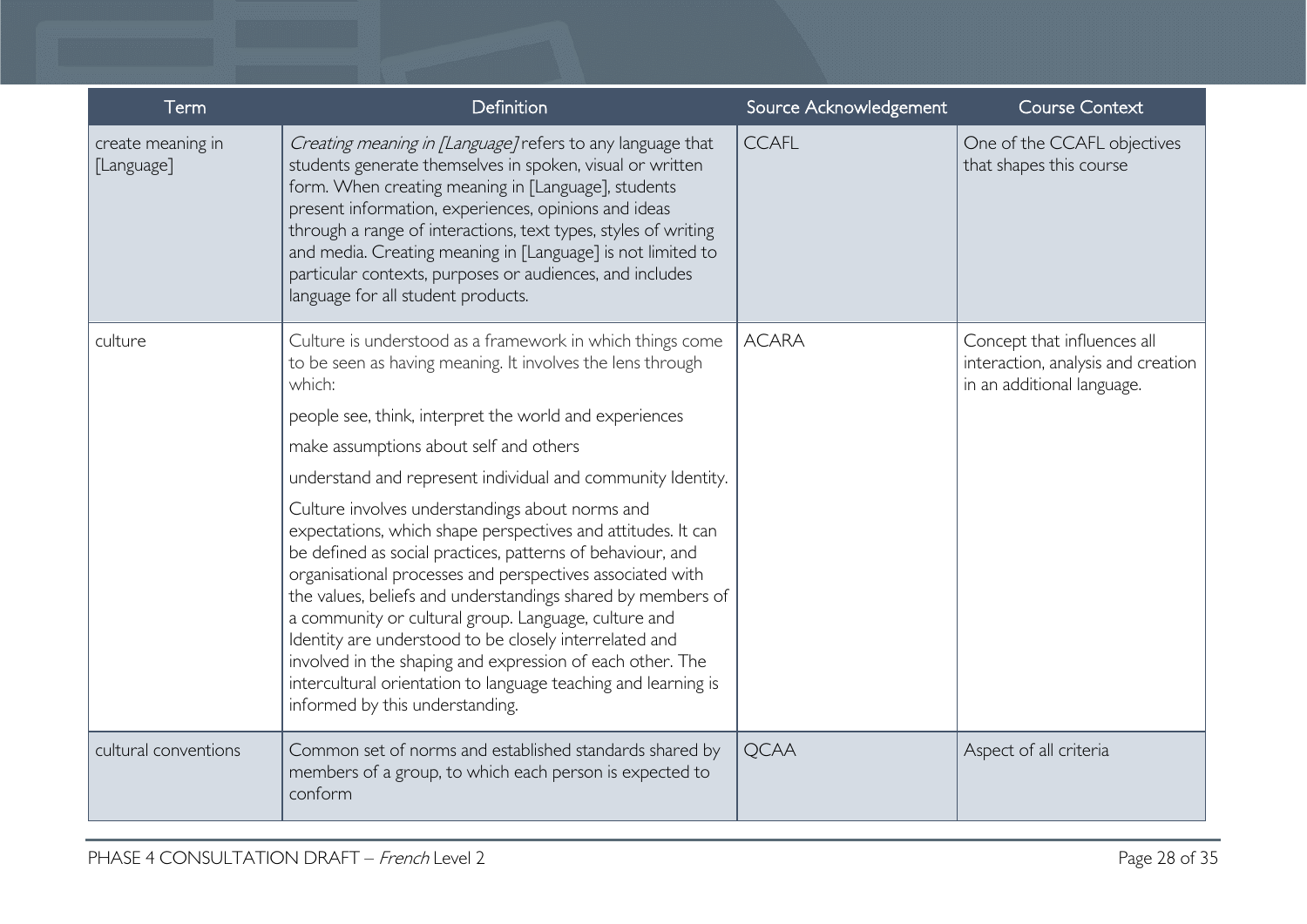| Term                        | Definition                                                                                                                                                                                                                                                               | Source Acknowledgement                                         | <b>Course Context</b>                                       |
|-----------------------------|--------------------------------------------------------------------------------------------------------------------------------------------------------------------------------------------------------------------------------------------------------------------------|----------------------------------------------------------------|-------------------------------------------------------------|
| cultural values             | Common set of beliefs and principles shared by a group                                                                                                                                                                                                                   | <b>QCAA</b>                                                    | Aspect of all criteria                                      |
| digital texts               | Audio, visual or multimodal texts produced through digital<br>or electronic technology. They may be interactive and<br>include animations or hyperlinks. Examples of digital texts<br>include DVDs, websites and e-literature.                                           | <b>ACARA</b>                                                   | Potential source of language for<br>all Outcomes            |
| formulaic language          | Words or expressions which are commonly used in fixed<br>patterns and learned as such without grammatical analysis.<br>For example, J'ai dix-sept ans. Comment vas-tu?                                                                                                   | <b>ACARA</b>                                                   | Definition of entries under<br>module knowledge and content |
| Identity                    | Topics related to the student's personal world, for example,<br>a sense of self, personal values, opinions, ideas, aspirations<br>and relationships with others, individuality and group<br>affiliation as well as aspects of Australian and target language<br>society. | <b>CCAFL</b>                                                   | Concept used as the title for<br>Module I.                  |
| insightful                  | Showing a clear and usually original understanding of a<br>complicated problem or situation.                                                                                                                                                                             | https://dictionary.cambridge.<br>org > dictionary > insightful | Criterion 5 element descriptor                              |
| intercultural<br>competence | The ability to think, behave and create meaning to<br>communicate effectively with people across cultures                                                                                                                                                                | <b>CCAFL</b>                                                   | Relates to all criteria                                     |
| language systems            | Elements that organise how a language works, including the<br>systems of signs and rules (phonological, syntactic, semantic<br>and pragmatic) that underpin language use. These systems<br>have to be internalised for effective communication and<br>comprehension.     | <b>ACARA</b>                                                   | Element of criteria 6, 7 and 8                              |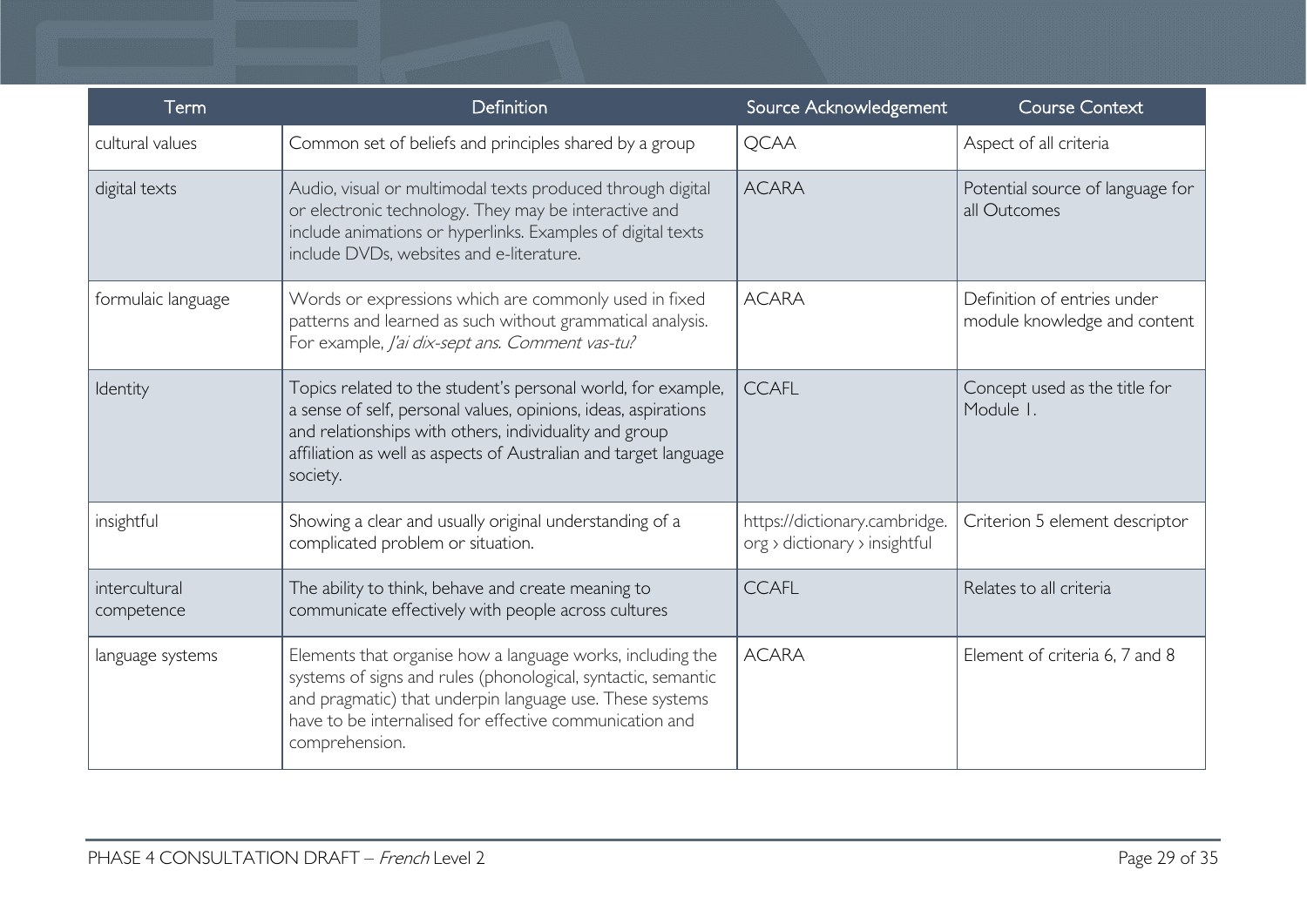| Term                         | Definition                                                                                                                                                                                                                                                            | Source Acknowledgement | <b>Course Context</b>                                            |
|------------------------------|-----------------------------------------------------------------------------------------------------------------------------------------------------------------------------------------------------------------------------------------------------------------------|------------------------|------------------------------------------------------------------|
| Legacy                       | Consideration of how people and events influence change,<br>and how people respond to opportunities and challenges;<br>contributions, achievements and Influence of target-language<br>speaking individuals or groups in society.                                     | <b>CCAFL</b>           | Concept used as the title for<br>Module 2.                       |
| metalanguage                 | A vocabulary used to discuss language conventions and use<br>(for example, language used to talk about grammatical terms<br>such as sentence, clause, conjunction, or about the social and<br>cultural nature of language, such as face, reciprocating,<br>register.) | <b>ACARA</b>           | Element of criteria 6, 7 and 8                                   |
| mediate between<br>languages | To move between different linguistic and cultural systems,<br>referencing own first language(s)/culture(s) while learning to<br>use and to understand those of the target language.                                                                                   | <b>CCAFL/ACARA</b>     | Refers to some of the language<br>skills assessed in each module |
| multimodal text              | A text which involves two or more communication modes;<br>for example, the combining of print, image and spoken text<br>in film or computer presentations.                                                                                                            | <b>ACARA</b>           | Element of criterion 5                                           |
| purpose                      | The reason for undertaking the task and the aims for<br>communication in a particular context.                                                                                                                                                                        | <b>CCAFL</b>           | Element of criterion 4                                           |
| Responsibility               | How people manage social responsibilities and influence<br>decisions that affect individuals or groups within society.                                                                                                                                                | <b>CCAFL</b>           | Concept used as the title for<br>Module 3.                       |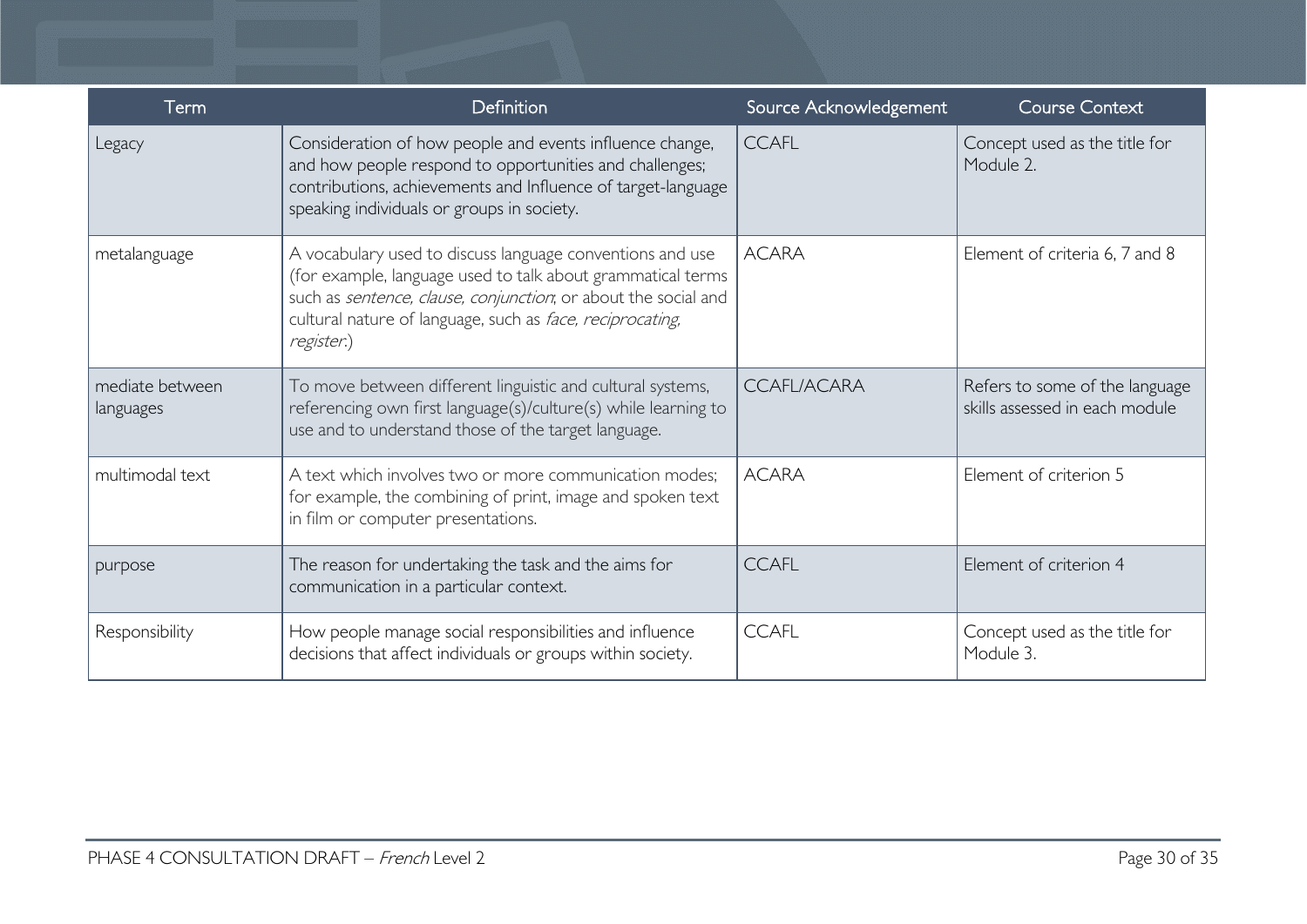# <span id="page-30-0"></span>Appendix 6 – Content Elaborations

### <span id="page-30-1"></span>Module 1 - Identity

<span id="page-30-2"></span>Vocabulary

Category:

- animals
- numbers
- colours
- body parts as appropriate
- e.g. to describe length of hair etc
- family
- days of the week
- date
- greetings, leave-taking

#### <span id="page-30-3"></span>Language Structures

| Category       | Sub-category                     | <b>Examples</b>                                              |
|----------------|----------------------------------|--------------------------------------------------------------|
| Pronouns       | personal /subject                | je, tu, il, elle, nous, vous, ils, elles                     |
| Articles       | definite singular / plural       | le, la, l' / les                                             |
|                | indefinite singular              | Un, une                                                      |
|                | partitive including in negations | du, de la, de l', des<br>Je n'ai pas de frères.              |
| Nouns          | singular                         | common strategies for identifying<br>gender                  |
|                | plural                           | common plural forms plus common<br>irregular (e.g. les yeux) |
| <b>Numbers</b> | cardinal                         | $1 - 100$                                                    |
|                | ordinal                          | premier, deuxième                                            |
|                | dates                            | le premier mai, le deux juin etc                             |
| Verbs          | present tense (regular)          | -er, -re, -ir common forms                                   |
|                | present tense (irregular)        | avoir, être, aller, faire, venir                             |
|                | negation                         | nepas,                                                       |
| Interrogatives | question words                   | quel, où, quand, quelle sorte de                             |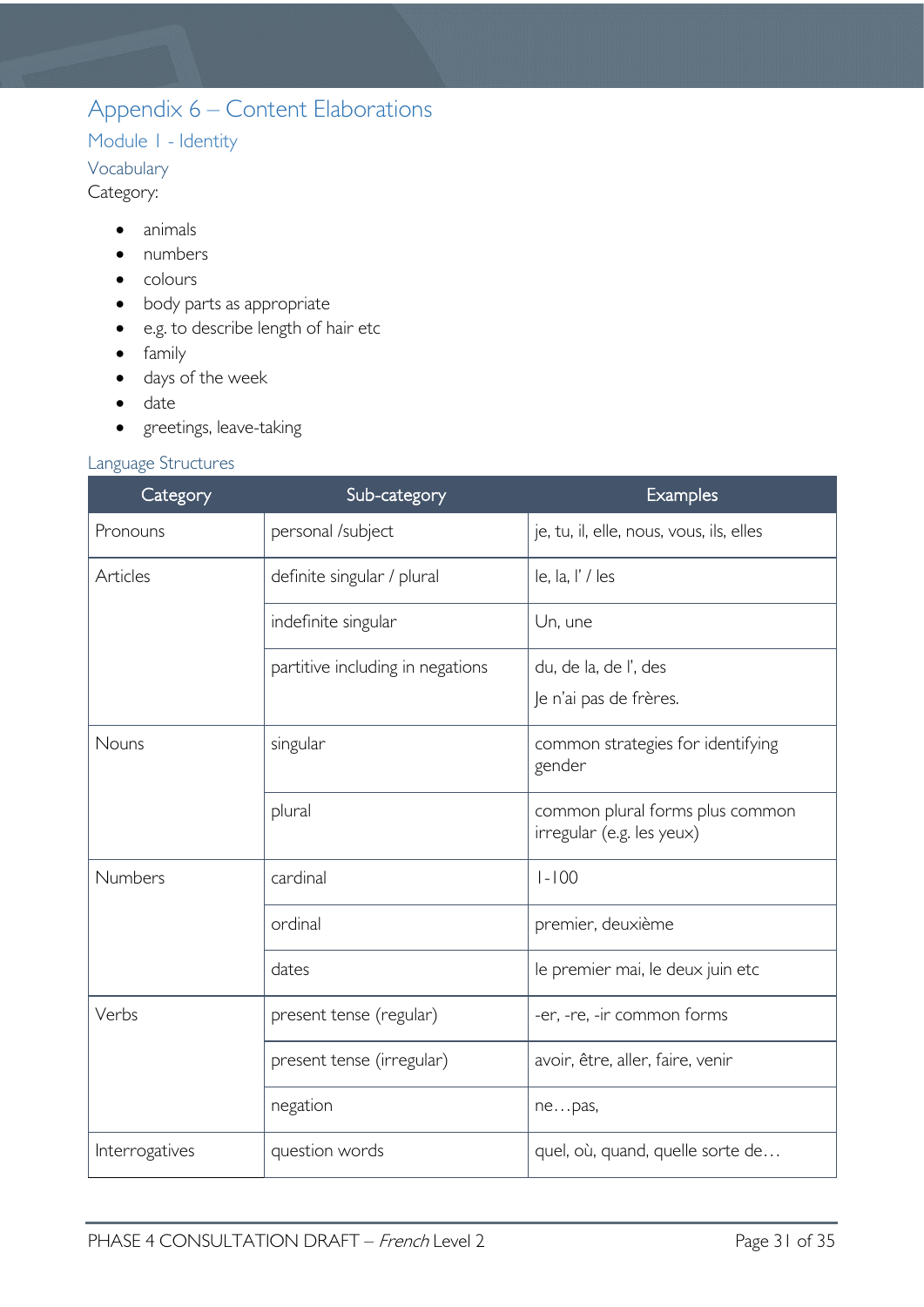| Category           | Sub-category                              | <b>Examples</b>                     |
|--------------------|-------------------------------------------|-------------------------------------|
|                    | alternative strategies                    | n'est-ce pas? rising tone           |
| Adjectives         | regular form and position                 | un blouson noir                     |
|                    | agreement with nouns                      | une pomme verte, deux pommes vertes |
|                    | common adjective that precede<br>nouns    | beau, vieux, nouveau                |
|                    | possessive adjectives                     | mon livre, ta pomme, son école      |
| Prepositions       | common, simple                            | de, dans, à, avec, pour, sur, sous  |
| Conjunctions       | common, simple                            | et, mais                            |
| Formulaic language | forms of address (formal and<br>informal) | tu vs vous, Monsieur, Madame etc    |

#### <span id="page-31-0"></span>Module 2 - Responsibility

<span id="page-31-1"></span>Vocabulary

Category:

- time including the 24-hour clock
- school/ school subjects/school items
- daily routine
- part-time employment
- means of transport.
- seasons/ common weather expressions
- food
- places around the local community

#### <span id="page-31-2"></span>Language Structures

| Category     | Sub-category                | <b>Examples</b>                                     |
|--------------|-----------------------------|-----------------------------------------------------|
| Pronouns     | impersonal                  | on: on y va. On va en ville.                        |
| Prepositions | with the definite article   | au, à la, à l', au $\times$                         |
|              | adverbial                   | en face de, entre, à côté de, à<br>droite, à gauche |
| Verbs        | present tense (stem change) | nous mangeons etc                                   |
|              | present tense (irregular)   | mettre, voir, boire, dire                           |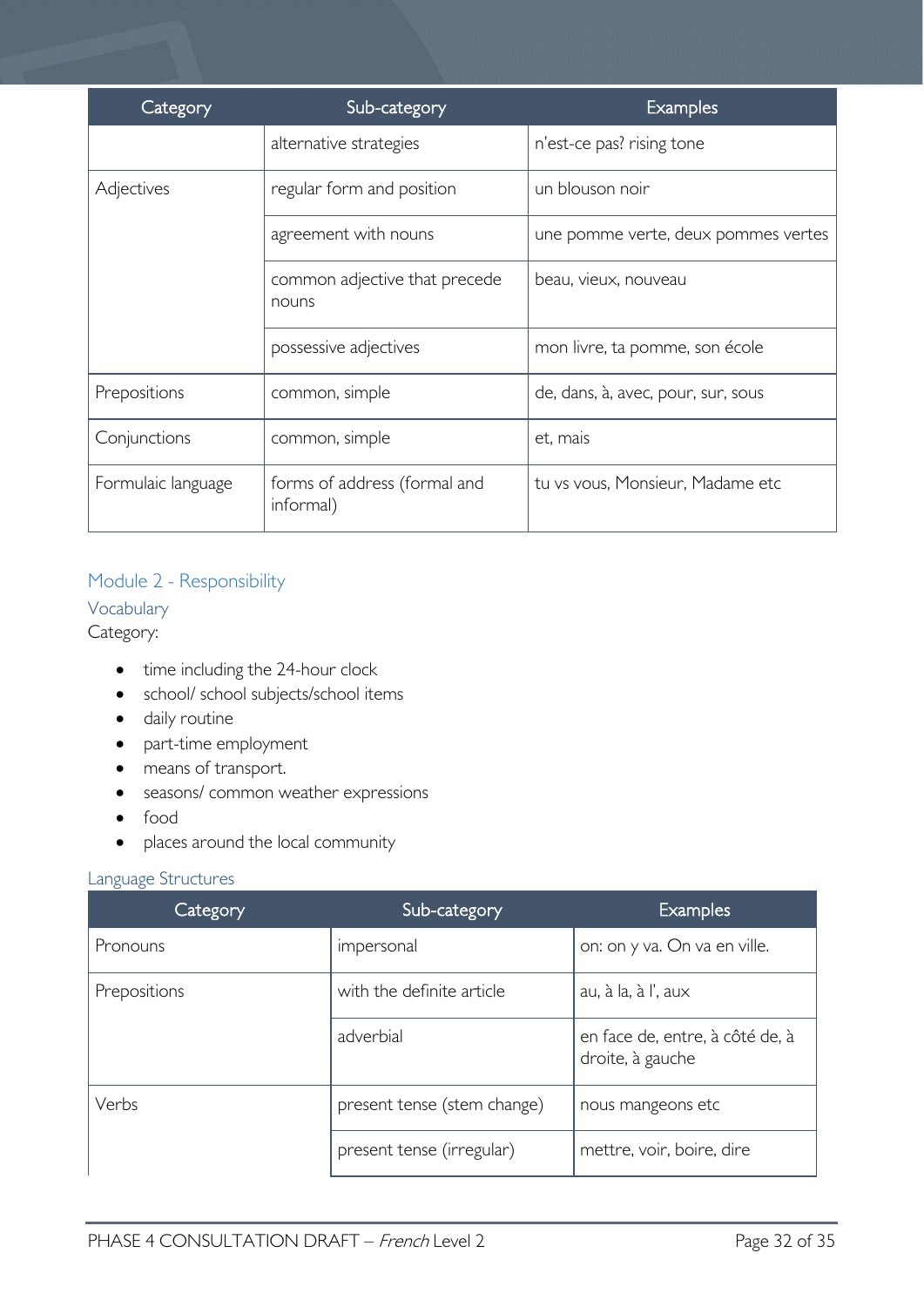| Category           | Sub-category               | <b>Examples</b>                                                           |
|--------------------|----------------------------|---------------------------------------------------------------------------|
|                    | expressing like/dislike    | j'aime danser, je déteste, je<br>préfère, je n'aime pas (+<br>infinitive) |
|                    | modal                      | pouvoir, vouloir, devoir (+<br>infinitive)                                |
|                    | reflexive                  | je me lave, je me lave les<br>cheveux                                     |
|                    | negation                   | neplus, nerien, nejamais,<br>nepas du tout                                |
| Interrogatives     | question words             | comment                                                                   |
|                    | complex structures         | est-ce qu'il va en ville? Va-t-il en<br>ville?                            |
| Adjectives         | demonstrative              | ce travail, cette école, cet<br>homme, ces livres                         |
|                    | comparative                | il est plus/ moins/ aussi grand<br>que sa soeur.                          |
| Conjunctions       | simple, common             | parce que, puis                                                           |
| Formulaic language | telling the time           | Il est cinq heures et quart.                                              |
|                    | knowing                    | savoir vs connaître                                                       |
|                    | common weather expressions | Il fait froid. Il y a du brouillard.<br>etc                               |

### <span id="page-32-0"></span>Module 3 – Legacy

<span id="page-32-1"></span>Vocabulary Category:

- names of regions, countries, cities
- sports and hobbies
- entertainment and media
- the arts
- places (city, countryside, mountains, sea/beach, etc)
- directions
- travel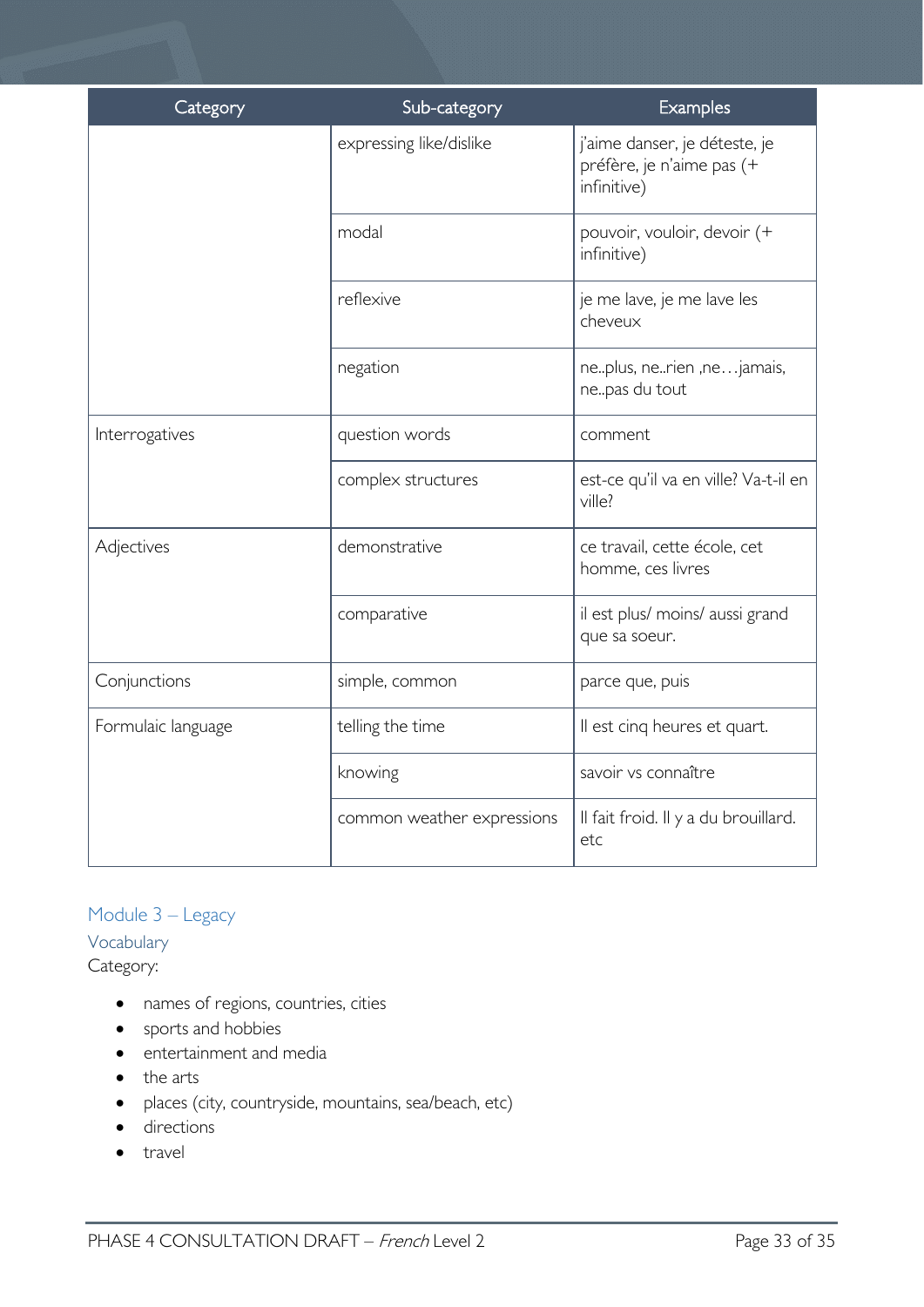<span id="page-33-0"></span>

| Language Structures: |                              |                                                                                                |  |  |
|----------------------|------------------------------|------------------------------------------------------------------------------------------------|--|--|
| Category             | Sub-category                 | <b>Examples</b>                                                                                |  |  |
| Pronouns             | relative                     | que: le pays que je veux<br>visiter                                                            |  |  |
|                      | direct object                | me, te , le l', la , nous, vous, les                                                           |  |  |
|                      | indirect object <sup>†</sup> | me (m'), te (t'), lui, nous, vous,<br>leur                                                     |  |  |
| Prepositions         | with countries and cities    | Je vais à Paris en France.                                                                     |  |  |
| Verbs                | perfect tense                | regular with avoir                                                                             |  |  |
|                      |                              | common irregular with avoir<br>e.g., être, voir, faire, mettre,<br>dire, boire                 |  |  |
|                      |                              | regular with être                                                                              |  |  |
|                      |                              | with être for reflexive verbst                                                                 |  |  |
|                      | immediate future             | je vais partir                                                                                 |  |  |
|                      | future                       | construction plus common<br>irregular forms (e.g. j'irai, je<br>serai)                         |  |  |
|                      | conditional <sup>+</sup>     | only je voudrais for active use                                                                |  |  |
| Conjunctions         | simple, common               | parce que, puis                                                                                |  |  |
| Formulaic language   | time                         | Je fais du golf depuis 5 ans.<br>J'ai attendu pendant 3 heures.<br>Il attendra pour une heure. |  |  |

† incidental use for recognition